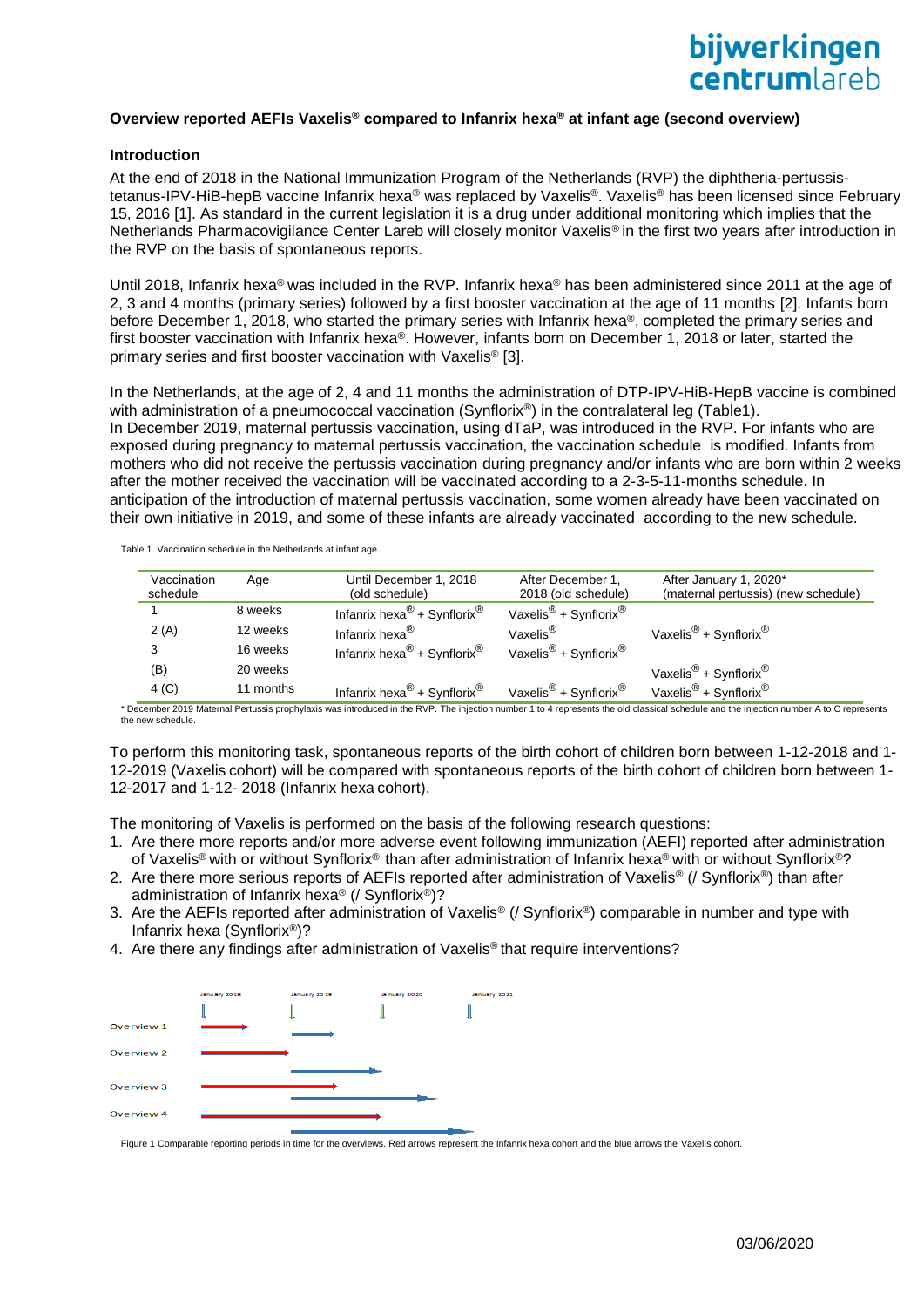The reports from the Vaxelis cohort will be compared with the reports from the Infanrix hexa cohort over a comparable period a year earlier. A total of four overviews will be made. Figure 1 provides an overview of the comparable periods over time.

- The first overview is already published and related to reports from the Vaxelis cohort reported in the period January 1, 2019 to July 1, 2019 compared to reports from Infanrix hexa cohort reported in the period January 1, 2018 to July 1, 2018 (6-month period) [4].
- Overview 2 will be presented in the present report and relates to the period 1 January 2019 to January 1, 2020 (Vaxelis cohort) compared to the Infanrix hexa cohort for the period January 1, 2018 to January 1, 2019 (12 month period).
- Overview 3 relates to the period January 1, 2019 to July 1, 2020 (Vaxelis cohort) compared to the Infanrix hexa cohort for the period from 1 January 2018 to 1 July 2019 (18 month period).
- Overview 4 relates to the period 1 January 2019 to 1 January 2021 (Vaxelis cohort) compared to the Infanrix hexa cohort for the period 1 January 2018 to 1 January 2020 (24 month period).

The two cohorts and the comparison of these cohorts are followed under the provisional assumption that both cohorts are the same size and that the number of vaccinations per vaccination moment is comparable. Information about the actual number of vaccinated children per vaccination moment per cohort during the follow-up phase is lacking. Therefore, no reporting rates and rate ratios are calculated in overview 1 to 3. After the follow-up phase, the number of vaccinated children per vaccination moment per cohort will be requested. In the final fourth overview, the number of reports reported per vaccination moment of the Vaxelis cohort and the Infanrix hexa cohort will also be compared with the number of vaccinations per vaccination moment per vaccine of these birth cohorts. Reporting rates and rate ratios will be calculated based on this information.

The reported AEFIs of Vaxelis® will also be compared with the safety profile presented in section 4.8 of the Vaxelis® SmPC. See Attachment 1.

# *Reports*

For the second overview spontaneous reports were selected after administration of Vaxelis® from children born between December 1, 2018 and December 1, 2019, which were received in the period from January 1, 2019 to January 1, 2020 (Vaxelis cohort). Furthermore, spontaneous reports after the administration of Infanrix-hexa® were selected from children born between December 1, 2017 and December 1, 2018, which were received in the period from January 1, 2018 to January 1, 2019 (Infanrix-hexa cohort). From both cohorts,information about the brand name of the administered vaccine, batch number, vaccination date, vaccination number of the series, date of birth, age, gender and the reported AEFIs were collected from these reports.

Table 2. Overview of the number of spontaneous reports and reported AEFIs of Vaxelis® from children born between December 1, 2018 and December 1, 2019, which were received in the period from January, 1 2019 to January 1, 2020 (Vaxelis cohort) and spontaneous reports and reported AEFIs of Infanrix hexa® from children born between December 1, 2017 and December 1, 2018, which were received in the period from January, 1 2018 to January 1, 2019 (Infanrix hexa cohort).

| Vaccination<br>schedule<br>(numbers old<br>schedule*) | Infanrix hexa cohort |              | Vaxelis cohort<br>(no maternal pertussis) |              | Vaxelis cohort<br>(maternal pertussis) |              | Vaxelis cohort (total) |              |
|-------------------------------------------------------|----------------------|--------------|-------------------------------------------|--------------|----------------------------------------|--------------|------------------------|--------------|
|                                                       | Number               | Number AEFis | Number                                    | Number       | Number                                 | Number AEFIs | Number reports         | Number AEFIs |
|                                                       | reports              |              | reports                                   | <b>AEFIS</b> | reports                                |              |                        |              |
| 8 weeks (1)                                           | 162 (50.6%)          | 423 (40.9%)  | 152 (46.8%)                               | 521 (39.4%)  |                                        |              | 152 (43.8%)            | 521 (37.0%)  |
| 12 weeks (2/A)                                        | 53 (16.6%)           | 145 (14.0%)  | 82 (25.2%)                                | 307 (23.2%)  | $18***$ (81.8%)                        | 57 (68.7%)   | 100 (28.8%)            | 364 (25.9%)  |
| 16 weeks (3)                                          | 81 (25.3%)           | 351 (33.9%)  | 78 (24.0%)                                | 411(31.0%)   |                                        |              | 78 (22.5%)             | 411 (29.2%)  |
| 20 weeks (B)                                          |                      |              |                                           |              | $3(13.6\%)$                            | 18 (21.7%)   | $3(0.9\%)$             | 18 (1.3%)    |
| 11 months $(4/C)^{**}$                                | 24 (7.5%)            | 116 (11.2%)  | 13 (4.0%)                                 | 85 (6.4%)    | $(4.5\%)$                              | $8(9.6\%)$   | $(4.0\%)$<br>14        | 93 (6.6%)    |
| Total                                                 | 320 (100%)           | 1035 (100%)  | 325 (100%)                                | 1324 (100%)  | 22 (100%)                              | 83 (100%)    | 347(100%)              | 1407(100%)   |

The numbers 1 to 4 of the vaccination schedule corresponds with the vaccination numbers 1 to 4 of the old classical schedule and the letters A to C with the vaccination moments in the new schedule after maternal pertussis prophylaxis. Only a few children in the Vaxelis cohort are vaccinated conform the new schedule..<br>The number of reports after vaccination moments 11 months is still limited, because onl

moments.

\*\*\* One child protected by maternal pertussis prophylaxis followed the old schedule and reported an adverse reaction after the second vaccination

Table 2 provides an overview of the number of reports and the number of reported AEFIs from the Vaxelis and Infanrix hexa cohort. From the Vaxelis cohort 347 reports have been received. Of these reports, the brand name of the vaccine was confirmed in 297 reports by means of the batch number (85.6%). In the Infanrix hexa cohort 320 reports have been received (265 confirmed cases based on the batch number, 82.8%) in the comparable period one year earlier, a difference of 8.4%. In particular after the second vaccination, AEFIs were more frequently reported in the Vaxelis cohort. A report may contain multiple AEFIs. The total number of reported AEFIs in the Vaxelis cohort is higher compared to the number of AEFIs in the Infanrix hexa cohort (1,407 versus 1,035, a difference of 35.9%).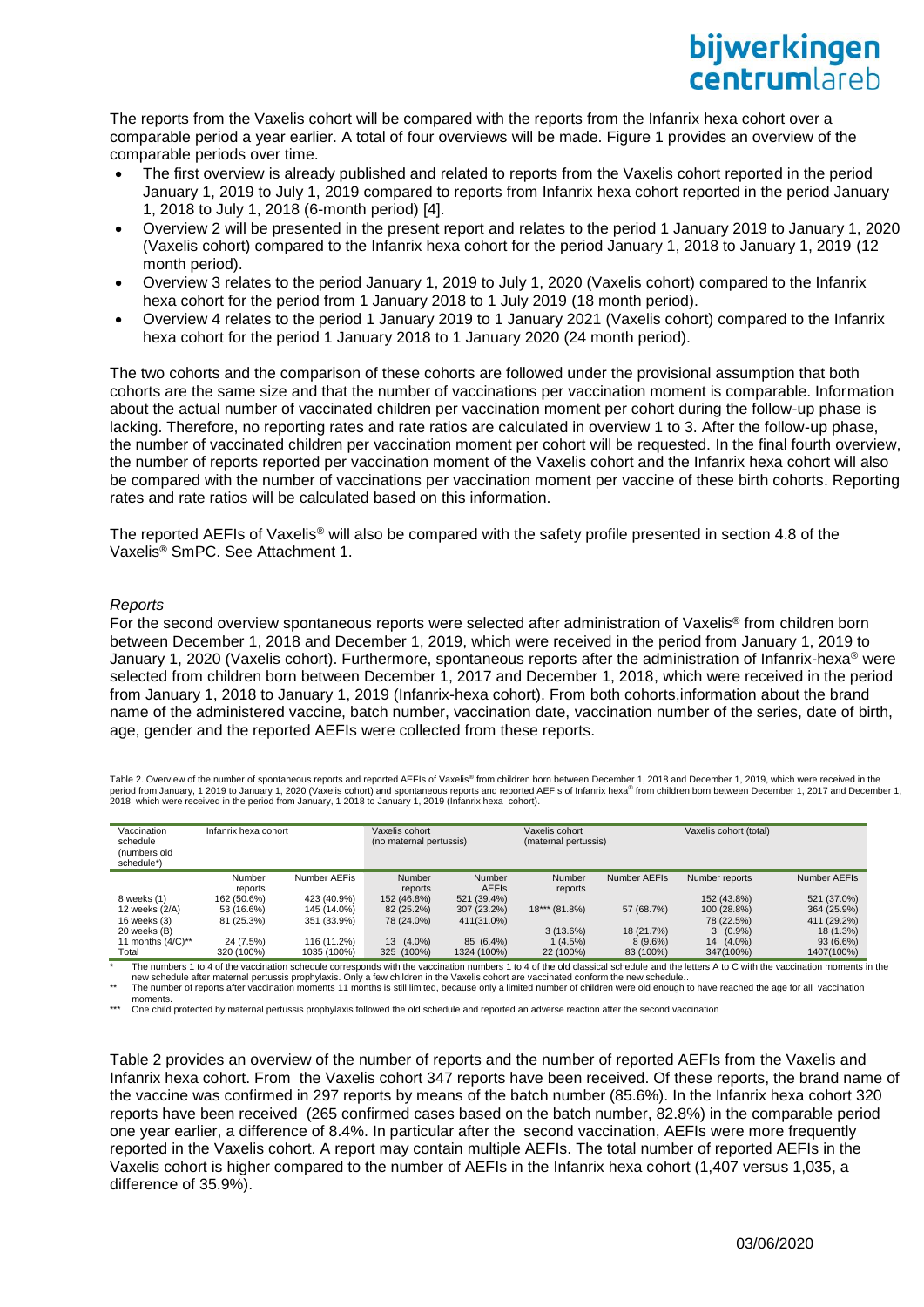# *Serious reports and reported AEFIs*

Table 3 shows the number of serious and non-serious reports per vaccination of the series. According to the Council for International Organizations of Medical Sciences criteria (CIOMS criteria) for seriousness, 7.1% of the Vaxelis® cohort are serious and 9.4% of the Infanrix hexa cohort. In the Vaxelis cohort as well in the Infanrix hexa cohort most serious reports were reported after the first administration (vaccination number 1) at approximately the age of 8 weeks (9.2% vs. 10.5%). At the first administration, Vaxelis® or Infanrix hexa® is often administered in combination with Synflorix® in the contralateral upper leg.

| Vaccination<br>schedule (numbers<br>old schedule) |             | Infanrix hexa® cohort |             | Vaxelis cohort<br>(no maternal pertussis) | Vaxelis cohort<br>(maternal<br>pertussis) |         | Vaxelis cohort (total) |             |
|---------------------------------------------------|-------------|-----------------------|-------------|-------------------------------------------|-------------------------------------------|---------|------------------------|-------------|
|                                                   | serious     | Non-serious           | serious     | Non-serious                               | <b>Serious</b>                            | Non-    | Serious                | Non-serious |
|                                                   |             |                       |             |                                           |                                           | serious |                        |             |
| 8 weeks (1)                                       | 17 (10.5%)  | (89.5%)<br>145        | 14 (9.2%)   | 138 (90.8%)                               |                                           |         | 14 (9.2%)              | 138 (90.8%) |
| 12 weeks (2/A)                                    | $7(13.2\%)$ | $(86.8\%)$<br>46      | 3(3.7%)     | 79 (96.3%)                                |                                           | 17      | $3(3.0\%)$             | 96 (97.0%)  |
| 16 weeks (3)                                      | $5(6.2\%)$  | 76 (93.8%)            | 6(7.7%)     | 72 (92.3%)                                |                                           |         | 6(7.7%)                | 72 (92.3%)  |
| 20 weeks (B)                                      |             |                       |             |                                           |                                           | 4       |                        | 4 (100%)    |
| 11 months $(4/C)$                                 | $(4.2\%)$   | 23 (95.8%)            |             | 13 (100%)                                 |                                           |         |                        | 14 (100%)   |
| total                                             | 30 (9.4%)   | 290(90.6%)            | $23(7.1\%)$ | 302(92.9%)                                |                                           | 22      | 23 (6.6%)              | 324 (93.4%) |
|                                                   |             |                       |             |                                           |                                           |         |                        |             |

Table 3. Overview of the number of serious and non-serious spontaneous reports per vaccination number.

\* During vaccination numbers 1, 3 and 4 old schedule, both Vaxelis<sup>®</sup> and Infanrix hexa® are often co-administered with Synflorix® in the contralateral leg. In children born after maternal pertussis prophylaxis following the new schedule, the regular vaccination schedule is Vaxelis® in combination with Synflorix® .

#### *Serious reports of death*

Three deaths were reported in the Vaxelis cohort (no maternal pertussis). In two cases it concerned a death after the first administration of Vaxelis® in combination with Synflorix®. In both cases autopsy has been performed. One infant died as a result of fulminant sepsis 9 days after the vaccination and the other infant as a result of SIDS 2.5 days after the vaccination. Based on the information provided by the reporter, the result of the autopsy, and current knowledge in the literature, a relationship between the death of the infant and the administered vaccines was considered unlikely in either case. The third reported death occurred 3 days after the third administration of Vaxelis® in combination with Synflorix®. No autopsy was performed. Based on circumstantial findings, the pediatrician concluded that the infant died as a result of SIDS. Based on the information provided by the reporter and current knowledge in the literature, there are no aspects that supported a causal relationship; therefore, a causal relationship was considered unlikely. These conclusions were endorsed by the external independent Clinical Advisory Board of the Netherlands Pharmacovigilance Centre Lareb (KAR).

In the Infanrix hexa® cohort, there was one report of death in the comparable period a year earlier. It concerned a report of an infant who died 3 days after vaccination due to intussusception with fatal intestinal bleeding. Based on the information provided by the reporter and absence of supportive knowledge in the literature, a relationship between the death of the infant and the administered vaccines was considered unlikely.

#### *Other serious reports*

1

The other 20 serious reports in the Vaxelis cohort (no maternal pertussis) concerned reports of hospital admissions (18x) and serious other medically important condition (2x). Twelve of these events occurred after the first vaccination, three after the second and five after the third vaccination.

Eleven of the hospital admissions were related to short-lasting events that occurred a few hours (4-8 hours) after vaccination. In these cases, pallor, hypotonia, and hyporesponsivity were often reported. These events are known in the literature as Hypotonic Hyporesponsive Event (HHE<sup>1</sup>). Infants with an HHE are often admitted to the hospital for 24-hour monitoring. Further investigations and monitoring usually show no abnormalities. One child with HHE was not admitted to the hospital, but the report was qualified as a serious other medically important condition. One report of hospitalization concerned a recurring short-lasting episode (5-10 minutes) of a collapse-like event of crying, turning away of the eyes, breath holding and pallor. The symptoms were eventually diagnosed by the reporting pediatrician as breath holding spells.

Three reports concerned a hospital admission on suspicion of a convulsion. One of these reports concerned an event of dyspnea, fever and shaking a few hours after the first vaccination. Blood, urine tests and EEG showed no abnormalities. The second report concerned a hospital admission of recurrent convulsion, followed by crying. This infant recovered within 2 to 3 hours after hospitalization and after the administration of paracetamol. The third report described a convulsion (apnea, foaming at the mouth and hypertonia) 6 days after the first vaccination. Brain scan showed no abnormalities.

One report concerned a premature born infant with a hospital admission for a necrotizing enterocolitis after the 1<sup>st</sup> administration of Vaxelis®, Synflorix® and rotavirus-vaccine at the age of 9 weeks.

 $1$  Not to be confused with the abbreviation HHE in pediatric neurology, where the term HHE stands for hemiconvulsion-hemiplegia epilepsy syndrome.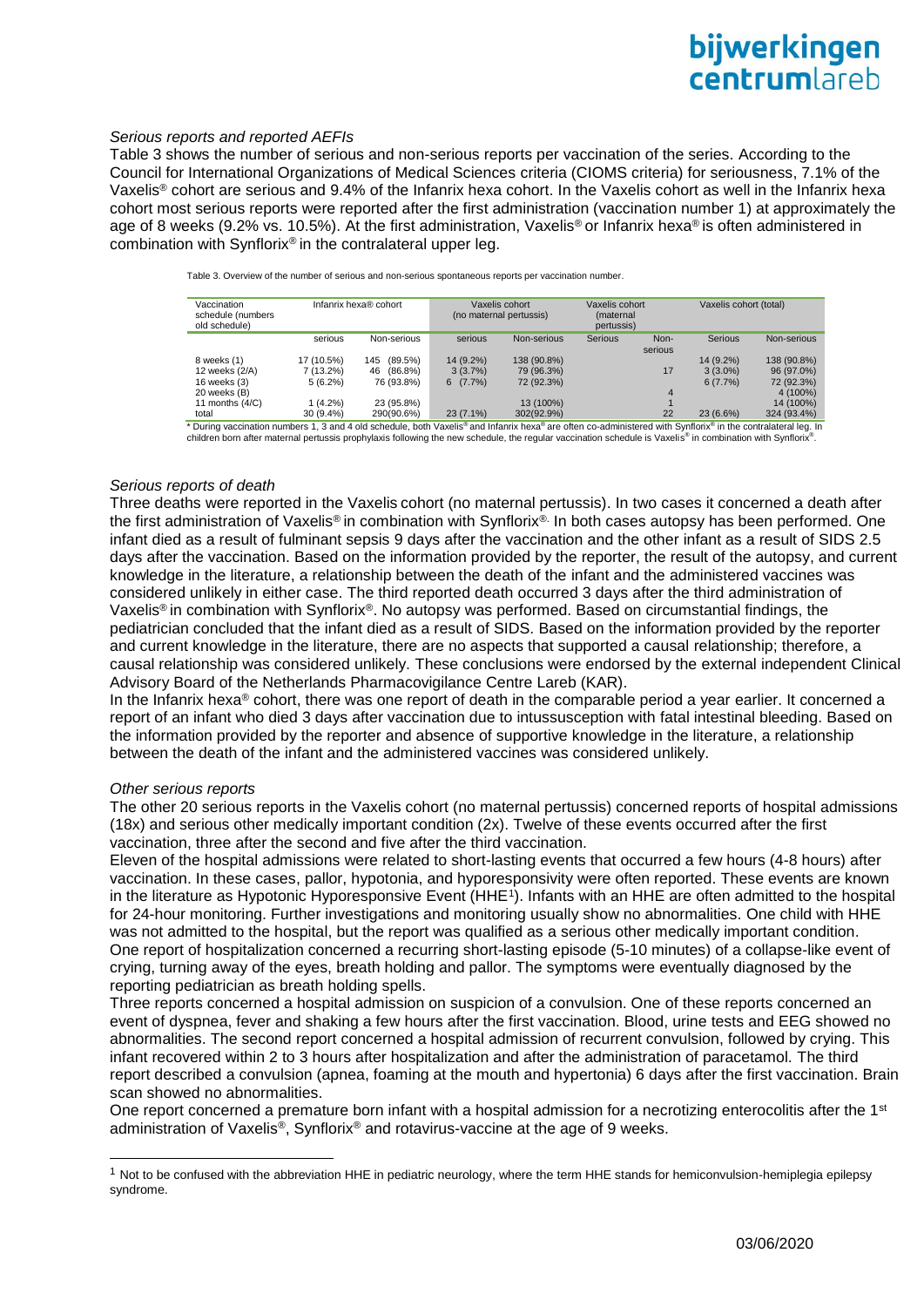One report concerned a hospital admission for a common cold 4-7 days after the second vaccination. There was a report of a hospital admission of urinary tract abnormalities and a urinary tract infection of an infant. One serious (other medically important condition) report concerned a report of apnea (3 times) 3 hours after the administration of Vaxelis® and Synflorix®. The infant was monitored in the hospital for 2.5 hours, no abnormalities were found.

The 29 serious reports in the Infanrix hexa cohort concern hospital admission (n=27) and serious life-threatening event (n=2). Seventeen of these events occurred after the first vaccination, seven after the second and five after the third vaccination.

Eleven of the hospital admissions were related to short-lasting events that occur a few hours (4-8 hours) after vaccination. One report concerned an HHE, reported as a live threatening event without hospital admission. Two reports of hospital admission concerned reports of syncope within minutes after vaccination.

Two hospital admissions concerned injection site reactions. One infant developed an injection site abscess with surgical drainage, 11 days after the vaccination. Culture showed a Streptococcus haemolyticus group A. Another infant developed an extensive swelling of the vaccinated limb (ELS) after the third vaccination.

Three hospital admissions were related to suspicion of a convulsion. One time it concerned an infant with hypertonia and drowsiness (reported as postictal) possibly caused by choking one day after the first vaccination. Another report concerned a non-febrile convulsion seven hours after the first vaccination. The third hospital admission concerned a child with a convulsion four hours after the second vaccination.

Four hospital admissions and one live threatening event were reports of possible respiratory disorders. Two times it concerned apnea. One time it concerned an infant with pyrexia, hypotonia and apnea ten hours after the third vaccination. The other report of apnea concerned an infant born prematurely who developed apnea, bradycardia and oxygen saturation decrease eight hours after vaccination in the hospital. The infant recovered after resuscitation. There were three reports of dyspnea. Two times it concerned choking / breathing difficulties with excessive salivation after vaccination.

One infant was briefly admitted to the hospital for observation in connection with pyrexia (40 $\degree$  Celsius) after the first vaccinations. Blood and urine tests showed no evidence of infection. One infant was admitted for fever, rash, and peripheral swelling occurring ten hours after the first vaccinations. The child was treated with an antihistamine and recovered. One infant was admitted to the hospital due to persistent gastroesophageal reflux developed 4 to 5 days after the first vaccinations. One child was admitted to the hospital for idiopathic thrombocytopenic purpura (ITP) with petechiae three days after the second vaccination. Viral infections were excluded. One child was admitted to the hospital for pyrexia, leucopenia and aphthae after the second vaccination.

# *Non-serious AEFIs*

Appendix 2 provides an overview of all reported non-serious AEFIs (coded PT) per System Organ Class (SOC) per cohort. In the Vaxelis cohort, 1,343 non-serious AEFIs were reported in the period January 1, 2019 until December 31, 2019. The Infanrix hexa cohort included 946 non-serious AEFIs, reported in the comparable period one year earlier (January 1, 2018 until December 31, 2018). The number of reports and the number of AEFIs differ per vaccination moment at infant age. The vast majority is reported after administration of the first vaccination at the age of two months. The type of reported AEFIs also differs per vaccination moment. For this reason, AEFIs are broken down by vaccination moment. Appendix 3 to 6 provides an overview of the reported AEFIs per vaccinationmoment of the old schedule. After all vaccination moments, more AEFIs are reported after administration of Vaxelis® (/ Synflorix®) than after administration of Infanrix hexa® (/ Synflorix®). Appendix 7 provides an overview of the reported AEFIs of children who are vaccinated according to the new vaccination schedule, i.e. after the introduction of maternal pertussis vaccination. The reported AEFIs in this overview should be viewed with caution, as the numbers and type of AEFIs are limited and only relate to a small group of children of the Vaxelis cohort (22 reports). As these children follow a new vaccination schedule, the reports and reported AEFIs are difficult to compare with the Infanrix hexa cohort

In the underlying text the side effects at different vaccination moments are discussed, we have limited ourselves to children whose mother did not receive a pertussis vaccine (the old schedule).

# *AEFIs after the first vaccination (Appendix 3)*

After the first administration 494 non-serious AEFIs have been reported in the Vaxelis cohort (138 reports) against 355 AEFIs in the Infanrix hexa cohort (145 reports).

Notable is the difference in the number of reported injection site reactions (Vaxelis cohort 145x versus Infanrix hexa cohort 87x). It concerns in particular reports of injection site swelling, injection site redness, injection site pain and injection site inflammation, and extensive swelling of the vaccinated limb. In the Vaxelis cohort there are 43 reports (31.2%) with one or more injection site reactions compared to 30 reports of one or more injection site reactions in the Infanrix hexa cohort (20.7%).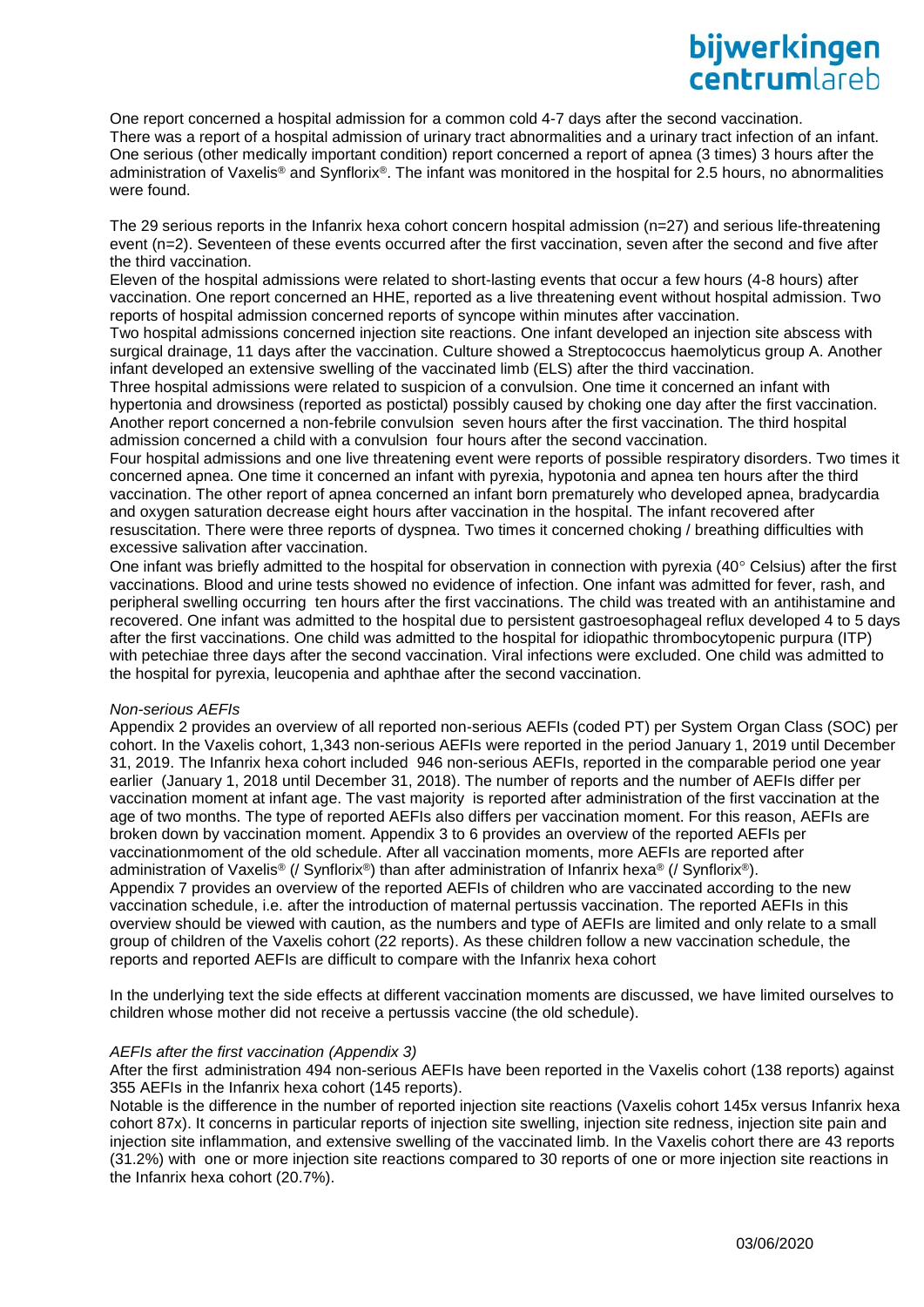Also crying, including screaming and high pitch crying, has been more frequently reported after administration of Vaxelis® / Synflorix® (n=65) compared to Infanrix hexa® / Synflorix® (n=39). Crying is often reported in combination with other AEFIs. In the Vaxelis cohort, 61 reports of crying (93.8%) contained one or more other AEFIs , such as fever / elevated body temperature 39x (60.0%) and injection site reaction 20x (30.8%). In the Infanrix hexa cohort, 33 reports of crying (84.6%) contained one or more other AEFIs, such as fever / elevated body temperature 27x (69.2%) and injection site reaction 8x (20.5%).

Furthermore, skin discoloration was more frequently reported after administration of Vaxelis® / Synflorix® (n=10) compared to Infanrix hexa<sup>®</sup> / Synflorix<sup>®</sup> (n= 5).

# *AEFIs after the second vaccination (Appendix 4)*

After the second administration 343 non-serious AEFIs have been reported in the Vaxelis cohort (79 reports) against 131 AEFIs in the Infanrix hexa cohort (46 reports).

Notable is the difference in the number of reported injection site reactions (Vaxelis cohort 103x versus Infanrix hexa cohort 35x). In the Vaxelis cohort there are 29 reports (36.7%) with one or more injection site reactions compared to 12 reports with one or more injection site reactions in the Infanrix hexa cohort (26.1%).

Also crying, including screaming and high pitch crying, has been more frequently reported after administration of Vaxelis<sup>®</sup> / Synflorix<sup>®</sup> (n=51) compared to Infanrix hexa<sup>®</sup> / Synflorix<sup>®</sup> (n=11).

Other notable differences in reports are fever / increased body temperature (41x versus 27x), drinking less well (14x versus 5x), disturbances of the sleep rhythm (insomnia 9x versus 2x; somnolence 8x versus 2x) and gastrointestinal complaints (28x versus 10x).

Furthermore, skin discoloration was more frequently reported after administration of Vaxelis® / Synflorix® compared to Infanrix hexa® / Synflorix® (8x versus 1x).

# *AEFIs after the third vaccination (Appendix 5)*

After the third administration 398 non-serious AEFIs have been reported in the Vaxelis cohort (72 reports) against 213 AEFIs in the Infanrix hexa cohort (76 reports).

Notable is the difference in the number of reported injection site reactions (Vaxelis cohort 110x versus Infanrix hexa cohort 36x). In the Vaxelis cohort there are 22 reports (30.6%) with one or more injection site reactions compared to 7 reports with one or more injection site reactions in the Infanrix hexa cohort (9.2%).

The large number of reports of crying in the Vaxelis cohort is striking. In 52 out of the 72 Vaxelis reports, crying was reported (72.2%), versus none in the Infanrix hexa reports.

In the Vaxelis cohort as well as in the Infanrix hexa cohort some non-serious reports contain symptoms that meet the definition of HHE. (Vaxelis 6x versus Infanrix hexa 3x). Furthermore two reports in the Vaxelis cohort were coded as syncope.

# *AEFIs after the fourth vaccination (Appendix 6)*

After the fourth administration 85 non-serious AEFIs have been reported in the Vaxelis cohort (13 reports) against 114 AEFIs in the Infanrix hexa cohort (23 reports).

The reported AEFIs after the fourth vaccination in this overview should be viewed with caution, as the numbers and type of AEFIs are limited and only relate to a small group of children (Vaxelis cohort children born between December 1 and December 31, 2018 and Infanrix hexa cohort born between December 1, 2017 and February 2, 2018).

# *Other sources of information*

*SmPC*

The SmPC from Vaxelis® was first published on February 2, 2016 and was last updated on February 19, 2019. Appendix 1 provides a copy of the list of AEFIs as shown in section 4.8 of the Vaxelis® SmPC. The list of AEFIs in table form shows less AEFIs compared to the table in 4.8 of the SmPC of Infanrix hexa® [5]. In particular, AEFIs such as HHE, collapse, convulsions, febrile convulsions, urticaria, angioedema and facial oedema are not listed in section 4.8 of the Vaxelis<sup>®</sup> SmPC, but as AEFIs that have been reported in post-marketing surveillance.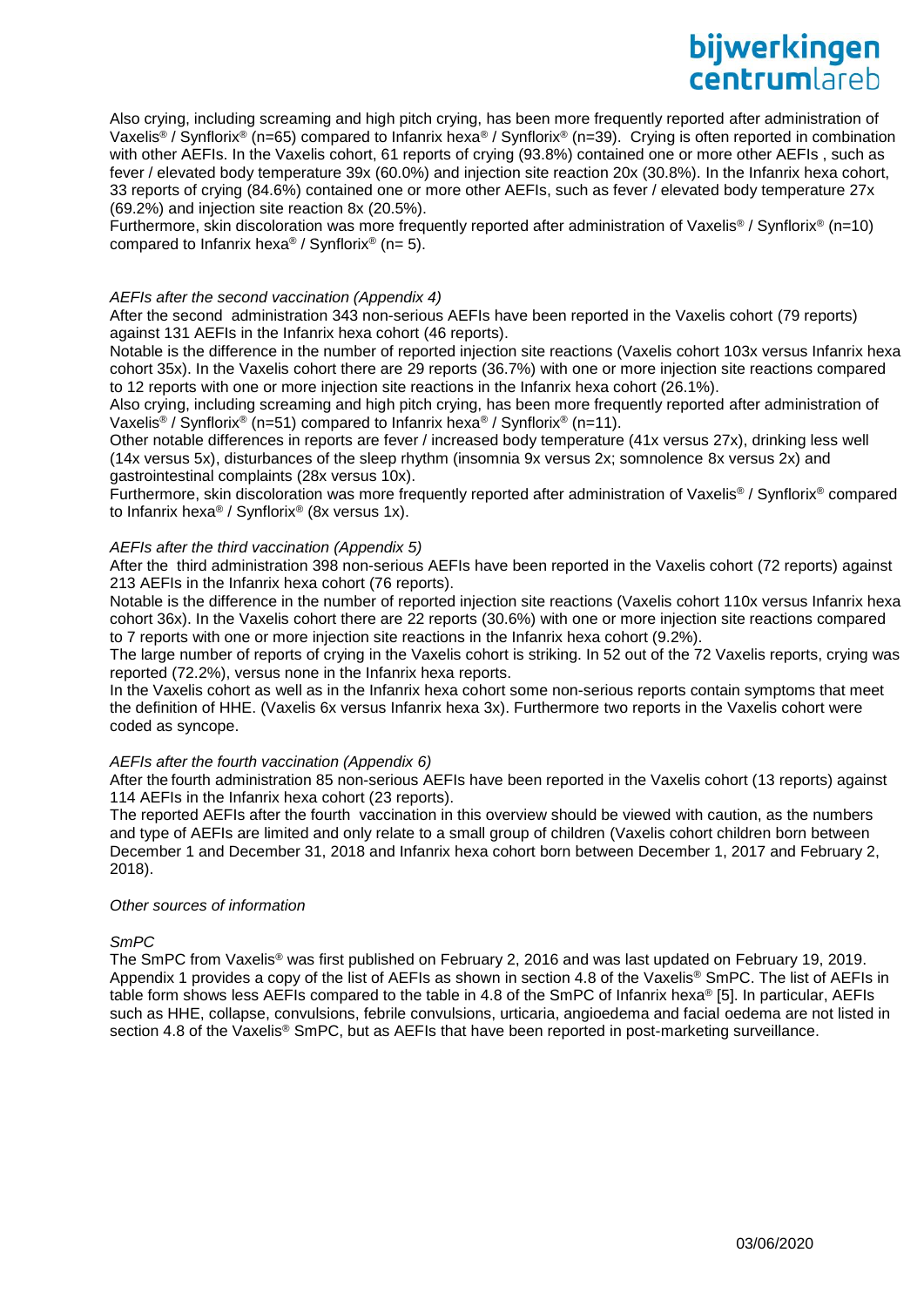# **Discussion and conclusion**

This report is the second overview of a total of four semi-annual reports in which the first birth cohort that is vaccinated with Vaxelis® will be compared to the last birth cohort which was vaccinated with Infanrix hexa®. The comparison of these cohorts was made under the provisional assumption that both cohorts are the same size and that the number of vaccinations per vaccination moment is comparable, and that the reporting behavior of reporters and the reporting procedure are unchanged.

In the period January 1, 2019 - December 31, 2019 Pharmacovigilance Centre Lareb received 8.4% more spontaneous reports following administration of Vaxelis<sup>®</sup> (/ Synflorix<sup>®</sup>) than after administration of Infanrix hexa<sup>®</sup> (/ Synflorix®) in a comparable period one year before (January 1, 2018 - December 31, 2018). In comparison with the first overview that is related to the first half year, this difference in the number of reports decreased from 25.5% to 8.4%.

In the Vaxelis cohort, 35.9% more AEFIs were reported compared to the Infanrix hexa cohort. In comparison with the first overview that is related to the first half year, this difference in the number of AEFIs decreased from 48% to 35.9%.

In the Vaxelis cohort 23 reports out of 347 reports (7.1%) were serious and in the Infanrix hexa 30 out of 320 (9.4%). In comparison to the first overview the relative number of serious reports in the Vaxelis cohort has decreased from 8.8% to 7.1%. The relative number of serious reports in the Infanrix hexa cohort remained about the same compared to the first overview.

In both cohorts, most serious reports were reported after the first vaccinations, mainly hospital admissions related to short-lasting events of pallor, hypotonia, and hyporesonsivity. These events are known in the literature as Hypotonic Hyporesponsive Event (HHE).

More non-serious reports were reported in the Vaxelis cohort than in the Infanrix hexa cohort (324 versus 290) and more non-serious AEFIs were reported (1343 versus 946). The majority of these non-serious AEFIs are well known AEFIs. The number of reports of injection site reactions, crying and skin discoloration were higher in the Vaxelis cohort compared to the Infanrix hexa cohort. The differences in the number of reports of injection site reactions and crying may indicate a difference in reactogenicity between Vaxelis® and Infanrix hexa®. However, no firm conclusion can be drawn based on the reporting. This will be further monitored in the following reports.

The second analysis of the reports of AEFIs of Vaxelis® did not raise concern for safety or signals for new (aspects of) side effects

References

- 1. https://www.ema.europa.eu/en/documents/product-information/vaxelis-epar-product-information\_en.pdf
- 2. https://rijksvaccinatieprogramma.nl/over-het-programma
- 3. [https://www.ema.europa.eu/en/documents/product-information/infanrix-hexa-epar-product-information\\_en.pdf](https://www.ema.europa.eu/en/documents/product-information/infanrix-hexa-epar-product-information_en.pdf)
- 4. [https://databankws.lareb.nl/Downloads/Signals\\_2019\\_overview%20AEFIs%20Vaxelis%20compared%20Infanrix%20hexa.pdf](https://databankws.lareb.nl/Downloads/Signals_2019_overview%20AEFIs%20Vaxelis%20compared%20Infanrix%20hexa.pdf)
- 5. https://www.ema.europa.eu/en/documents/variation-report/infanrix-hexa-h-c-296-p46-128-epar-assessment-report\_en.pdf

*This signal has been raised on June 3, 2020. It is possible that in the meantime other information became available. For the latest information, including the official SmPC's, please refer to website of the MEB [www.cbg-meb.nl](http://www.cbg-meb.nl/)*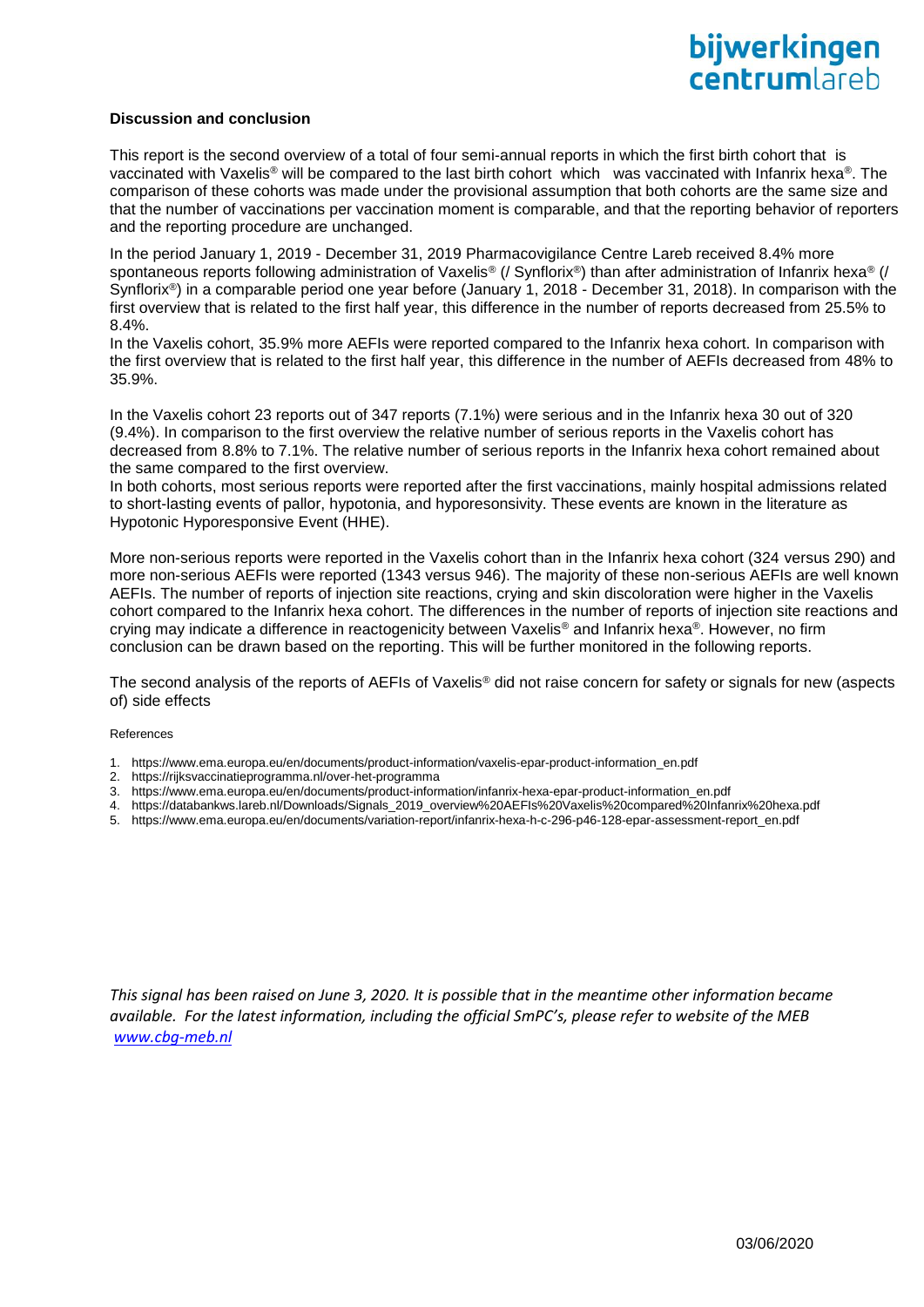# **Appendix 1.**

# **SmPC Vaxelis 4.8**

| Systeem/orgaanklasse                     | <b>Frequentie</b> | <b>Bijwerkingen</b>                                                            |
|------------------------------------------|-------------------|--------------------------------------------------------------------------------|
| Infecties en parasitaire<br>aandoeningen | <b>Soms</b>       | <b>Rhinitis</b>                                                                |
| Bloed- en                                | Soms              | Lymfadenopathie                                                                |
| lymfestelselaandoeningen                 |                   |                                                                                |
| Voedings- en                             | Zeer vaak         | Verminderde eetlust                                                            |
| stofwisselingsstoornissen                | <b>Soms</b>       | Verhoogde eetlust                                                              |
| Psychische stoornissen                   | <b>Soms</b>       | Slaapstoornissen waaronder slapeloosheid,<br>rusteloosheid                     |
| Zenuwstelselaandoeningen                 | Zeer vaak         | Somnolentie                                                                    |
|                                          | <b>Soms</b>       | Hypotonic                                                                      |
| Bloedvataandoeningen                     | Soms              | Bleekheid                                                                      |
| Ademhalingsstelsel-, borstkas-           | Soms              | Hoesten                                                                        |
| en mediastinumaandoeningen               |                   |                                                                                |
| Maagdarmstelselaandoeningen              | Zeer vaak         | <b>Braken</b>                                                                  |
|                                          | Vaak              | Diarree                                                                        |
|                                          | Soms              | Buikpijn                                                                       |
| Huid- en onderhuidaandoeningen           | Soms              | Huiduitslag, hyperhidrose                                                      |
| Algemene aandoeningen en                 |                   | Huilen, prikkelbaarheid                                                        |
| toedieningsplaatsstoornissen             | Zeer vaak         | Erytheem op de injectieplaats, pijn op de                                      |
|                                          |                   | injectieplaats, zwelling op de injectieplaats                                  |
|                                          |                   | Pyrexie                                                                        |
|                                          | Vaak              | Bloeduitstorting op de injectieplaats, induratie                               |
|                                          |                   | op de injectieplaats, nodules op de                                            |
|                                          |                   | injectieplaats                                                                 |
|                                          | Soms              | Huiduitslag op de injectieplaats, warmte op de<br>injectieplaats, vermoeidheid |

#### Tabel 1: Lijst met bijwerkingen

# c- Beschrijving van de geselecteerde bijwerkingen

De volgende bijwerkingen zijn gemeld met andere vaccins die een of meer componenten of bestanddelen van Vaxelis bevatten, ongeacht oorzakelijkheid of frequentie.

#### Immuunsysteemaandoeningen

Overgevoeligheid (zoals huiduitslag, urticaria, dyspneu, erythema multiforme), anafylactische reactie (zoals urticaria, angio-oedeem, oedeem, gezichtsoedeem, shock).

# Zenuwstelselaandoeningen

Convulsie, koortsconvulsie.

#### Algemene aandoeningen en toedieningsplaatsstoornissen

Bij kinderen is melding gemaakt van uitgebreide zwelling op het gevaccineerde ledemaat vanaf de injectieplaats tot voorbij een of beide gewrichten. Deze reacties beginnen binnen 24 tot 72 uur na de vaccinatie, kunnen gepaard gaan met erytheem, warmte, drukgevoeligheid of pijn op de injectieplaats en verdwijnen spontaan binnen drie tot vijf dagen. Het risico lijkt afhankelijk te zijn van het aantal eerdere doses acellulair pertussisbevattend vaccin, met een hoger risico na de vierde en vijfde dosis.

# d- Premature zuigelingen

Apneu bij zeer vroeg geboren zuigelingen (≤ 28 weken zwangerschap) (zie rubriek 4.4.).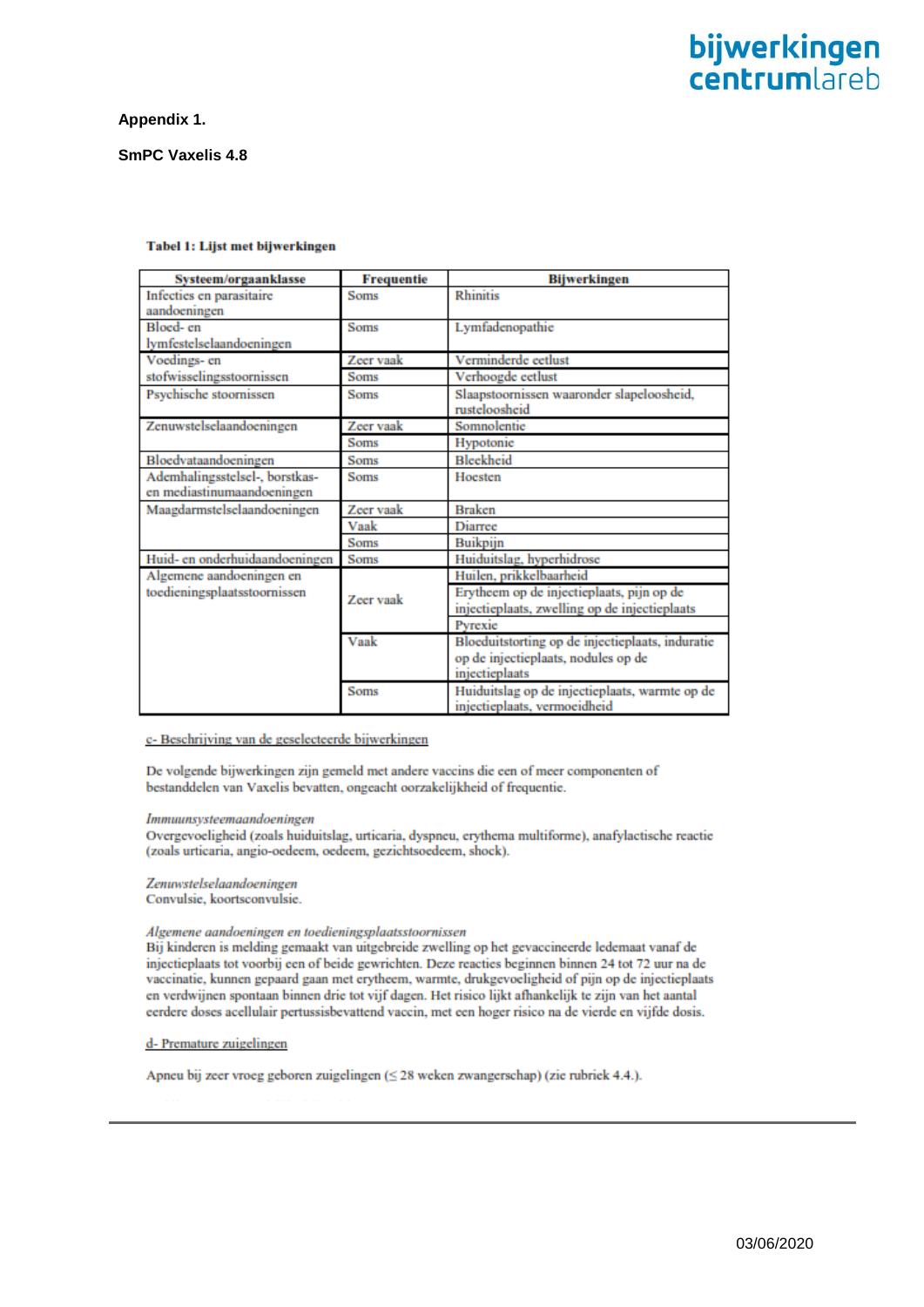# **Appendix 2**

#### **Overview of reported non-serious AEFIs per SOC Vaxelis cohort (January 1, 2019 up to and including December 31, 2019) and Infanrix hexa cohort (January 1, 2018 up to and including December 31, 2018).`**

|                                                                     |                                                                     | Vaxelis                     |            | Infanrix hexa                    |            |
|---------------------------------------------------------------------|---------------------------------------------------------------------|-----------------------------|------------|----------------------------------|------------|
| Systemic Organ Class (SOC)                                          | Pt                                                                  | Ν                           | $\%$       | N                                | $\%$       |
| infections and infestations<br>Blood and lymphatic system disorders | Ear infection<br>Anaemia                                            | $\mathbf{1}$<br>$\mathbf 1$ | 0,1<br>0,1 |                                  |            |
| Immune system disorders                                             | Urticaria                                                           | 3                           | 0,2        |                                  |            |
| Metabolism and nutrition disorders                                  | Decreased appetite                                                  | 36                          | 2,7        | 21                               | 2,2        |
|                                                                     | Fluid intake reduced                                                | $\overline{2}$              | 0,1        |                                  |            |
|                                                                     | Hypophagia                                                          | 4                           | 0,3        | $\mathbf{1}$                     | 0,1        |
|                                                                     | Increased appetite<br>Poor feeding infant                           | 1                           | 0,1        | 6<br>$\overline{2}$              | 0,6<br>0,2 |
|                                                                     | Thirst decreased                                                    |                             |            | 1                                | 0,1        |
|                                                                     | Weight gain poor                                                    | 1                           | 0,1        |                                  |            |
| Psychiatric disorders                                               | Aberrant motor behaviour<br>Abnormal behaviour                      | $\mathbf 1$<br>4            | 0,1<br>0,3 |                                  |            |
|                                                                     | Agitation                                                           | $\mathbf 1$                 | 0,1        | 1                                | 0,1        |
|                                                                     | Anxiety                                                             | 3                           | 0,2        |                                  |            |
|                                                                     | Apathy                                                              | 1                           | 0,1        | 3                                | 0,3        |
|                                                                     | Behaviour disorder<br>Breath holding                                | 1<br>4                      | 0,1<br>0,3 | $\overline{2}$                   | 0,2        |
|                                                                     | Feeling jittery                                                     |                             |            | $\overline{2}$                   | 0,2        |
|                                                                     | Hypersomnia                                                         | 5                           | 0,4        | 3                                | 0,3        |
|                                                                     | Insomnia<br>Irritability                                            | 18<br>4                     | 1,3<br>0,3 | 10<br>$\mathbf{1}$               | 1,1<br>0,1 |
|                                                                     | Mood altered                                                        | 1                           | 0,1        |                                  |            |
|                                                                     | Nervousness                                                         |                             |            | $\mathbf{1}$                     | 0,1        |
|                                                                     | Panic reaction                                                      | 1                           | 0,1        | $\overline{2}$                   |            |
|                                                                     | Poor quality sleep<br>Restlessness                                  | 1<br>11                     | 0,1<br>0,8 | 4                                | 0,2<br>0,4 |
|                                                                     | Sleep disorder                                                      | 3                           | 0,2        |                                  |            |
|                                                                     | Somnolence                                                          | 39                          | 2,9        | 21                               | 2,2        |
|                                                                     | Staring                                                             | 1                           | 0,1        | $\mathbf{1}$                     | 0,1        |
| Nervous system disorders                                            | Apparent life threatening event<br>Depressed level of consciousness | $\mathbf{1}$                | 0,1        | $\mathbf{1}$<br>4                | 0,1<br>0,4 |
|                                                                     | Drooling                                                            | 1                           | 0,1        |                                  |            |
|                                                                     | Dyskinesia                                                          | $\mathbf{1}$                | 0,1        | $\mathbf{1}$                     | 0,1        |
|                                                                     | Dysphonia<br>Exaggerated startle response                           | 1<br>1                      | 0,1<br>0,1 |                                  |            |
|                                                                     | Febrile convulsion                                                  | 3                           | 0,2        | 4                                | 0,4        |
|                                                                     | Fontanelle bulging                                                  |                             |            | $\overline{2}$                   | 0,2        |
|                                                                     | Gait disturbance                                                    | 1                           | 0,1        |                                  |            |
|                                                                     | Headache<br>Hypertonia                                              | 6                           | 0,0<br>0,4 | $\overline{2}$<br>$\overline{2}$ | 0,2<br>0,2 |
|                                                                     | Hyporesponsive to stimuli                                           | 5                           | 0,4        | 6                                | 0,6        |
|                                                                     | Hypotonia                                                           | 10                          | 0,7        | 10                               | 1,1        |
|                                                                     | Hypotonic-hyporesponsive episode<br>Infantile back arching          | 13<br>$\mathbf 2$           | 1,0<br>0,1 | 15                               | 1,6        |
|                                                                     | Loss of consciousness                                               | $\overline{2}$              | 0,1        | 1                                | 0,1        |
|                                                                     | Muscle twitching                                                    | 1                           | 0,1        |                                  |            |
|                                                                     | Myoclonus                                                           |                             |            | $\mathbf{1}$                     | 0,1        |
|                                                                     | Opisthotonus<br>Petit mal epilepsy                                  | $\overline{2}$<br>1         | 0,1<br>0,1 |                                  |            |
|                                                                     | Poor sucking reflex                                                 | $\mathbf{1}$                | 0,1        |                                  |            |
|                                                                     | Posture abnormal                                                    | 1                           | 0,1        | 1                                | 0,1        |
|                                                                     | Presyncope                                                          | 1                           | 0,1        |                                  |            |
|                                                                     | Seizure<br>Slow response to stimuli                                 | 1<br>$\mathbf 1$            | 0,1<br>0,1 | $\overline{2}$                   | 0,2        |
|                                                                     | Syncope                                                             | 6                           | 0,4        | $\mathbf 1$                      | 0,1        |
|                                                                     | Tremor                                                              | $\overline{2}$              | 0,1        |                                  |            |
|                                                                     | Unresponsive to stimuli                                             | $\mathbf{1}$<br>2           | 0,1        | $\overline{2}$                   | 0,2        |
| Vascular disorders                                                  | Livedo reticularis<br>Pallor                                        | 20                          | 0,1<br>1,5 | 16                               | 1,7        |
|                                                                     | Petechiae                                                           | 7                           | 0,5        | 10                               | 1,1        |
|                                                                     | Purpura<br>Vasodilatation                                           |                             |            | $\mathbf{1}$                     | 0,1        |
| Cardiac disorders                                                   | Cardiac murmur                                                      |                             |            | 1<br>$\mathbf{1}$                | 0,1<br>0,1 |
|                                                                     | Cyanosis                                                            | $\overline{2}$              | 0,1        | $\mathbf{1}$                     | 0,1        |
|                                                                     | Heart rate increased                                                | $\mathbf{1}$                | 0,1        |                                  |            |
|                                                                     | Tachycardia                                                         |                             |            | 2                                | 0,2        |
| respiratory, thoracic and mediastinal disorder                      | Apnoeic attack<br>Catarrh                                           | $\overline{2}$              | 0,1        | $\mathbf{1}$<br>$\mathbf{1}$     | 0,1<br>0,1 |
|                                                                     | Choking                                                             | 1                           | 0,1        |                                  |            |
|                                                                     | Cough                                                               | 4                           | 0,3        | $\mathbf{1}$                     | 0,1        |
|                                                                     | Dyspnoea                                                            | 16                          | 1,2        | 3                                | 0,3        |
|                                                                     | Irregular breathing<br>Nasal congestion                             | 1                           | 0,1        | $\overline{2}$                   | 0,2        |
|                                                                     | Nasopharyngitis                                                     | 3                           | 0,2        | 3                                | 0,3        |
|                                                                     | Productive cough                                                    | $\mathbf{1}$                | 0,1        |                                  |            |
|                                                                     | Respiration abnormal                                                | $\overline{2}$<br>1         | 0,1<br>0,1 |                                  |            |
|                                                                     | Respiratory disorder<br>Respiratory rate increased                  | $\mathbf{1}$                | 0,1        | $\overline{2}$                   | 0,2        |
|                                                                     | Rhinorrhoea                                                         | 2                           | 0,1        |                                  |            |
| Gastrointestinal disorder                                           | Abdominal pain                                                      | 9                           | 0,7        | 4                                | 0,4        |
|                                                                     | Abnormal faeces<br>Constipation                                     | $\mathbf 2$<br>6            | 0,1        | $\overline{2}$<br>3              | 0,2        |
|                                                                     | Diarrhoea                                                           | 13                          | 0,4<br>1,0 | 12                               | 0,3<br>1,3 |
|                                                                     | Discoloured vomit                                                   | 1                           | 0,1        |                                  |            |
|                                                                     | Faecal volume decreased                                             | $\mathbf{1}$                | 0,1        |                                  |            |
|                                                                     | Faeces discoloured<br>Flatulence                                    | 3<br>5                      | 0,2<br>0,4 | 4                                | 0,4        |
|                                                                     | Frequent bowel movements                                            |                             |            | $\overline{2}$                   | 0,2        |
|                                                                     | Gastrointestinal pain                                               | 3                           | 0,2        | $\overline{2}$                   | 0,2        |
|                                                                     | Gastrointestinal viral infection                                    |                             |            | $\overline{2}$                   | 0,2        |

**bijwerkingen**<br>centrumlareb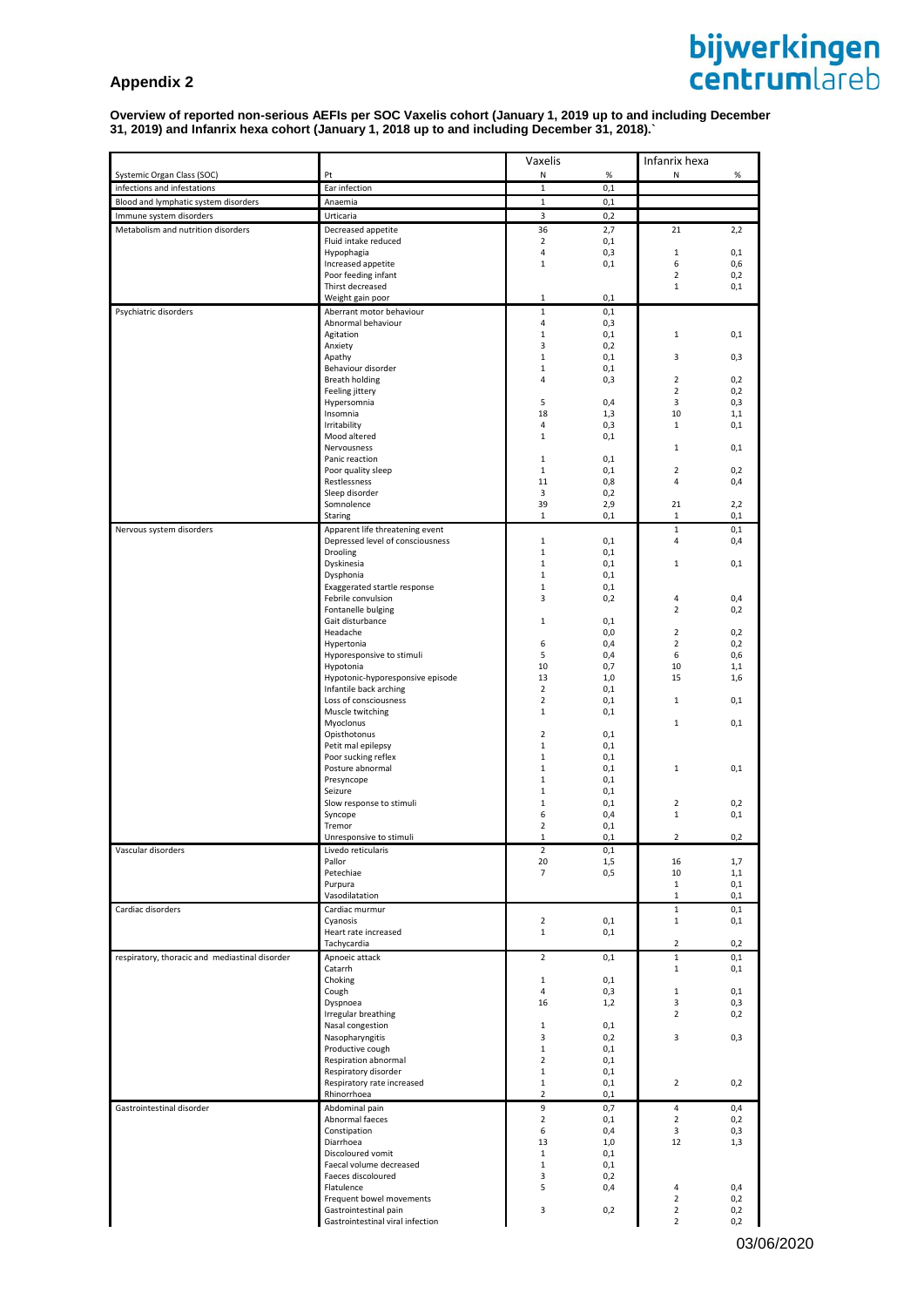|                                                 | Gastrooesophageal reflux disease          | $\overline{2}$ | 0,1      |                         |       |
|-------------------------------------------------|-------------------------------------------|----------------|----------|-------------------------|-------|
|                                                 | Haematochezia                             | 1              | 0,1      | $\overline{\mathbf{2}}$ | 0,2   |
|                                                 | Nausea                                    | 4              | 0,3      | $1\,$                   | 0,1   |
|                                                 | Regurgitation                             | $\mathbf 2$    | 0,1      |                         |       |
|                                                 | Retching                                  | $\mathbf 2$    | 0,1      | $\mathbf{1}$            | 0,1   |
|                                                 | Salivary hypersecretion                   | $1\,$          | 0,1      |                         |       |
|                                                 | Vomiting                                  | 36             | 2,7      | 30                      | 3,2   |
|                                                 | Vomiting projectile                       | 1              | 0,1      | 1                       | 0,1   |
| Skin and subcutaneous tissue disorder           | Dermatitis atopic                         | $\mathbf{1}$   | 0,1      |                         |       |
|                                                 | Eczema                                    | $\overline{7}$ | 0,5      | $\overline{2}$          | 0,2   |
|                                                 | Erythema                                  | 10             | 0,7      | 6                       | 0,6   |
|                                                 | Erythema infectiosum                      |                |          | $\overline{2}$          | 0,2   |
|                                                 | Erythema multiforme                       |                |          | $\overline{2}$          | 0,2   |
|                                                 | Nodular rash                              |                |          | $1\,$                   | 0,1   |
|                                                 | Photosensitivity reaction                 | 1              | 0,1      |                         |       |
|                                                 |                                           |                |          |                         |       |
|                                                 | Pruritus                                  | 1              | 0,1      |                         |       |
|                                                 | Rash                                      | 10             | 0,7      | 6                       | 0,6   |
|                                                 | Rash erythematous                         | $\overline{2}$ | 0,1      | 6                       | 0,6   |
|                                                 | Rash generalised                          | 4              | 0,3      | $\overline{2}$          | 0,2   |
|                                                 | Rash macular                              | 1              | 0,1      | 8                       | 0,8   |
|                                                 | Rash maculo-papular                       | 3              | 0,2      |                         |       |
|                                                 | Rash papular                              | 6              | 0,4      | $\mathbf{1}$            | 0,1   |
|                                                 | Rash pruritic                             | 1              | 0,1      | 1                       | 0,1   |
|                                                 | Skin discolouration                       | 25             | 1,9      | 13                      | 1,4   |
|                                                 | Skin warm                                 | 1              | 0,1      |                         |       |
|                                                 | Subcutaneous haematoma                    | 1              | 0,1      |                         |       |
|                                                 | Yellow skin                               | $\overline{2}$ | 0,1      |                         |       |
| Eye disorders                                   | Eye inflammation                          |                |          | 4                       | 0,4   |
|                                                 | Eye movement disorder                     | $\mathbf 1$    | 0,1      | $\overline{2}$          | 0,2   |
|                                                 |                                           | $\mathbf{1}$   | 0,1      |                         |       |
|                                                 | Eye swelling                              |                |          |                         |       |
|                                                 | Strabismus                                | 1              | 0,1      | 1                       | 0,1   |
| Injury, poisoning and procedural complications  | Incorrect route of product administration |                | 0,0      | $\mathbf{1}$            | 0,1   |
| Reproductive and breast disorders               | Penile erythema                           | $\mathbf{1}$   | 0,1      |                         |       |
|                                                 | Penile swelling                           | $\mathbf{1}$   | 0,1      |                         |       |
| Musculoskeletal and connective tissue disorders | Muscle tightness                          | $\mathbf{1}$   | 0,1      |                         |       |
|                                                 | Musculoskeletal stiffness                 | $\overline{2}$ | 0,1      | 1                       | 0,1   |
|                                                 | Pain in extremity                         | 8              | 0,6      |                         |       |
|                                                 |                                           |                |          | 4                       | 0,4   |
| General disorders                               | Extensive swelling of vaccinated limb     | 11             | 0,8      | $\overline{2}$          | 0,2   |
| Injection site reactions                        | Injection site abscess                    |                |          | 3                       | 0,3   |
|                                                 | Injection site bruising                   | 1              | 0,1      |                         |       |
|                                                 | Injection site discharge                  | 1              | 0,1      | $\overline{2}$          | 0,2   |
|                                                 | Injection site discolouration             | 6              | 0,4      | 4                       | 0,4   |
|                                                 | Injection site erythema                   | 80             | 6,0      | 56                      | 5,9   |
|                                                 | Injection site granuloma                  |                |          | 1                       | 0,1   |
|                                                 | Injection site haematoma                  | 2              | 0,1      | 1                       | 0,1   |
|                                                 | Injection site haemorrhage                | 4              | 0,3      | 2                       | 0,2   |
|                                                 | Injection site induration                 | 9              | 0,7      | 24                      | 2,5   |
|                                                 | Injection site inflammation               | 70             | 5,2      | 47                      |       |
|                                                 |                                           |                |          |                         | 5,0   |
|                                                 | Injection site nodule                     | 4              | 0,3      | 6                       | 0,6   |
|                                                 | Injection site pain                       | 75             | 5,6      | 40                      | 4,2   |
|                                                 | Injection site pruritus                   |                |          | 5                       | 0,5   |
|                                                 | Injection site rash                       | 2              | 0,1      | 3                       | 0,3   |
|                                                 | Injection site reaction                   |                |          | 3                       | 0,3   |
|                                                 | Injection site scar                       | 1              | 0,1      |                         |       |
|                                                 | Injection site swelling                   | 82             | 6,1      | 52                      | 5,5   |
|                                                 | Injection site urticaria                  | $\mathbf{1}$   | 0,1      |                         |       |
|                                                 | Injection site warmth                     | 57             | 4,2      | 25                      | 2,6   |
|                                                 | Lymphadenopathy                           | 1              | 0,1      |                         |       |
|                                                 | Vaccination site warmth                   | 1              | 0,1      |                         |       |
|                                                 | Asthenia                                  |                |          |                         |       |
| Systemic reactions                              |                                           | Ŧ.             | $_{0,1}$ | ı                       | 0,1   |
|                                                 | Body temperature decreased                |                |          | 3                       | 0,3   |
|                                                 | Body temperature fluctuation              | 1              | 0,1      |                         |       |
|                                                 | Body temperature increased                | 15             | 1,1      | 9                       | $1,0$ |
|                                                 | Chills                                    | $\mathbf{1}$   | 0,1      |                         |       |
|                                                 | Crying                                    | 169            | 12,6     | 82                      | 8,7   |
|                                                 | Developmental delay                       | $\mathbf{1}$   | 0,1      |                         |       |
|                                                 | Fatigue                                   | 12             | 0,9      | 6                       | 0,6   |
|                                                 | High-pitched crying                       | 1              | 0,1      |                         |       |
|                                                 | Hyperhidrosis                             | 1              | 0,1      | $\mathbf{1}$            | 0,1   |
|                                                 | Hyperpyrexia                              | $\overline{7}$ | 0,5      | $\overline{7}$          | 0,7   |
|                                                 | Lip swelling                              | $\mathbf{1}$   | 0,1      |                         | 0,0   |
|                                                 | Listless                                  | 20             | 1,5      | 17                      | 1,8   |
|                                                 | Malaise                                   | 11             | 0,8      | 5                       | 0, 5  |
|                                                 | Moaning                                   | 8              | 0,6      | 4                       | 0,4   |
|                                                 | Oedema genital                            | 1              | 0,1      |                         | 0,0   |
|                                                 | Oedema peripheral                         | 3              | 0,2      |                         | 0,0   |
|                                                 | Pain                                      | 16             | 1,2      | 5                       | 0, 5  |
|                                                 | Peripheral swelling                       | $\overline{2}$ | 0,1      | 3                       | 0,3   |
|                                                 | Pyrexia                                   | 187            | 13,9     | 212                     | 22,4  |
|                                                 | Screaming                                 | 5              | 0,4      | $\mathbf{1}$            | 0,1   |
|                                                 |                                           |                |          |                         |       |
|                                                 | Swelling                                  | $\mathbf{1}$   | 0,1      |                         |       |
|                                                 | Swelling face                             | $\overline{2}$ | 0,1      |                         |       |
|                                                 | Swollen tongue                            | $\mathbf{1}$   | 0,1      |                         |       |
| renal and urinary tract disorder                | Chromaturia                               |                |          | $\mathbf{1}$            | 0,1   |
|                                                 | Micturition disorder                      | 1              | 0,1      |                         |       |
|                                                 | Micturition frequency decreased           | $\overline{2}$ | 0,1      |                         |       |
|                                                 | Ureteric dilatation                       | $\mathbf 1$    | 0,1      |                         |       |
|                                                 | Urinary tract infection                   |                |          | $\overline{2}$          | 0,2   |
| ear and labyrinth disorder                      | Hyperacusis                               | $1\,$          | 0,1      |                         |       |
|                                                 |                                           |                |          |                         |       |
| Total                                           |                                           | 1343           | 100,0    | 946                     | 100,0 |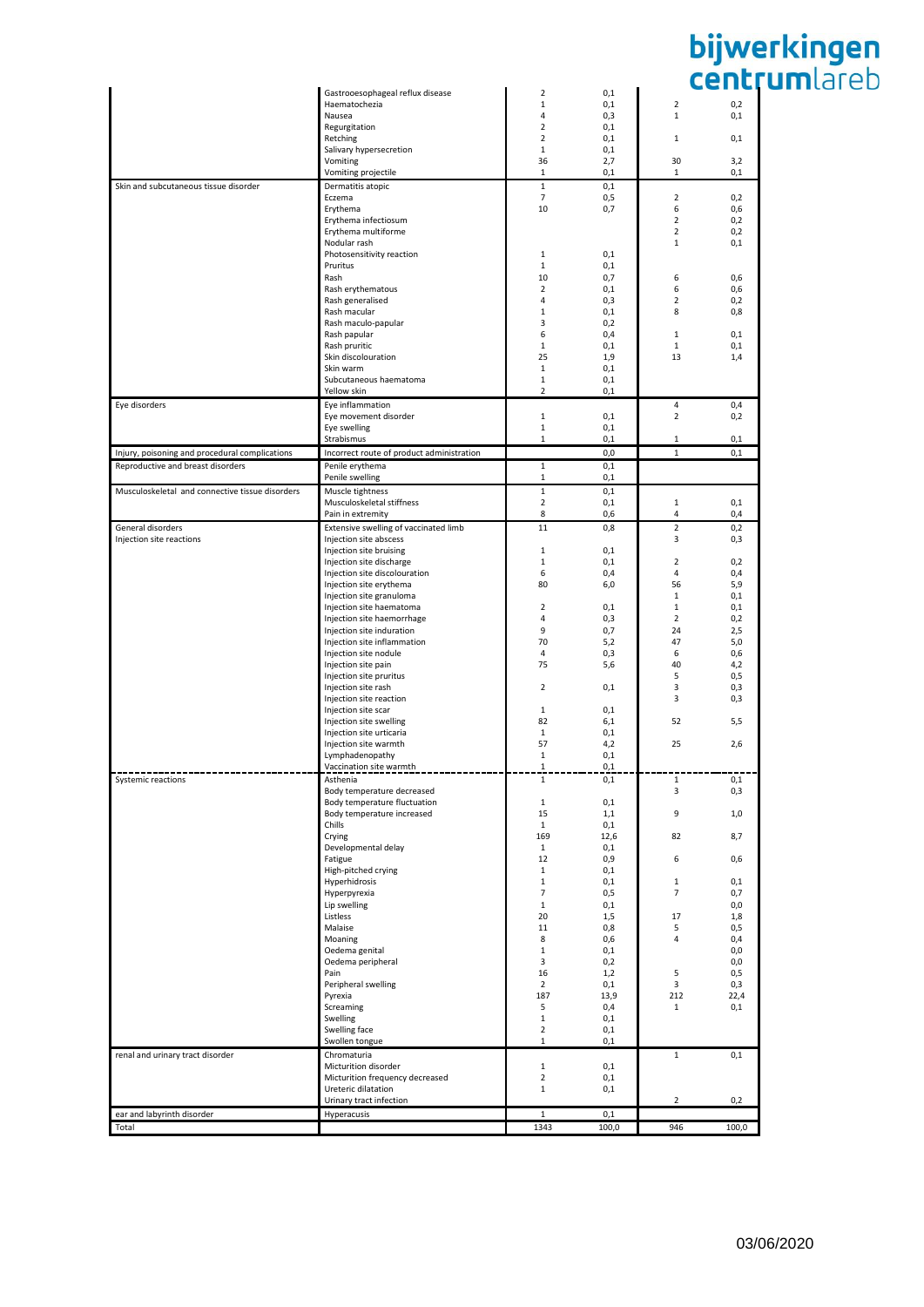# **Aappendix 3**

**Overview of reported non-serious AEFIs per SOC Vaxelis cohort (January 1, 2019 up to and including December 31, 2019) and Infanrix hexa cohort (January 1, 2018 up to and including December 31, 2018) of vaccination number 1 of the old schedule**

|                                                |                                               | <b>Vaxelis</b>                   |            | Infanrix hexa       |            |
|------------------------------------------------|-----------------------------------------------|----------------------------------|------------|---------------------|------------|
| <b>Systemic Organ Class (SOC)</b>              | Pt                                            | Ν                                | %          | Ν                   | %          |
| infections and infestations                    | Ear infection                                 | $\mathbf{1}$                     | 0,2        |                     |            |
| <b>Blood and lymphatic system disorders</b>    | Anaemia                                       | $\mathbf 1$                      | 0,2        |                     |            |
| Immune system disorders                        | Urticaria                                     | $\mathbf{1}$                     | 0,2        |                     |            |
| <b>Metabolism and nutrition disorders</b>      | Decreased appetite                            | 14                               | 2,8        | 6                   | 1,7        |
|                                                | Hypophagia                                    | 3                                | 0,6        | $1\,$               | 0,3        |
|                                                | Increased appetite                            | $\mathbf{1}$                     | 0,2        | $\mathbf{1}$        | 0,3        |
|                                                | Poor feeding infant                           |                                  |            | $\overline{2}$      | 0,6        |
|                                                | Thirst decreased                              |                                  |            | 1                   | 0,3        |
|                                                | Weight gain poor                              | 1                                | 0,2        |                     |            |
| Psychiatric disorders                          | Aberrant motor behaviour                      | $\mathbf 1$<br>$\overline{2}$    | 0,2        |                     |            |
|                                                | Abnormal behaviour<br>Anxiety                 | $\overline{2}$                   | 0,4<br>0,4 |                     |            |
|                                                | Behaviour disorder                            | $\mathbf{1}$                     | 0,2        |                     |            |
|                                                | <b>Breath holding</b>                         | 3                                | 0,6        | $\overline{2}$      | 0,6        |
|                                                | Feeling jittery                               |                                  |            | $\overline{2}$      | 0,6        |
|                                                | Hypersomnia                                   | 3                                | 0,6        | 1                   | 0,3        |
|                                                | Insomnia                                      | 5                                | 1,0        | $\overline{2}$      | 0,6        |
|                                                | Irritability                                  | 3                                | 0,6        |                     |            |
|                                                | Mood altered                                  | 1                                | 0,2        |                     |            |
|                                                | Nervousness                                   |                                  |            | 1                   | 0,3        |
|                                                | Panic reaction<br>Poor quality sleep          | 1<br>$\mathbf{1}$                | 0,2<br>0,2 |                     |            |
|                                                | Restlessness                                  | 3                                | 0,6        | 1                   | 0,3        |
|                                                | Sleep disorder                                | $\mathbf{1}$                     | 0,2        |                     |            |
|                                                | Somnolence                                    | 14                               | 2,8        | 15                  | 4,2        |
|                                                | Staring                                       | 1                                | 0,2        |                     |            |
| Nervous system disorders                       | Depressed level of consciousness              | $\mathbf{1}$                     | 0,2        | $\overline{2}$      | 0,6        |
|                                                | Dyskinesia                                    | $\mathbf{1}$                     | 0,2        | $\mathbf{1}$        | 0,3        |
|                                                | Dysphonia                                     | $\mathbf{1}$                     | 0,2        |                     |            |
|                                                | Exaggerated startle response                  | $\mathbf{1}$                     | 0,2        |                     |            |
|                                                | Febrile convulsion                            |                                  |            | 1                   | 0,3        |
|                                                | Headache                                      |                                  |            | $1\,$               | 0,3        |
|                                                | Hypertonia                                    |                                  |            | $1\,$               | 0,3        |
|                                                | Hyporesponsive to stimuli                     | 3                                | 0,6        | 3                   | 0,8        |
|                                                | Hypotonia<br>Hypotonic-hyporesponsive episode | 6<br>5                           | 1,2<br>1,0 | 4<br>$\overline{7}$ | 1,1<br>2,0 |
|                                                | Infantile back arching                        |                                  |            |                     |            |
|                                                | Loss of consciousness                         | 1                                | 0,2        | $\mathbf 1$         | 0,3        |
|                                                | Myoclonus                                     |                                  |            | $\mathbf{1}$        | 0,3        |
|                                                | Poor sucking reflex                           | 1                                | 0,2        |                     |            |
|                                                | Posture abnormal                              |                                  |            | $\mathbf{1}$        | 0,3        |
|                                                | Seizure                                       | 1                                | 0,2        |                     |            |
|                                                | Slow response to stimuli                      | 1                                | 0,2        |                     |            |
|                                                | Syncope                                       | $\overline{2}$                   | 0,4        | 1                   | 0,3        |
|                                                | Unresponsive to stimuli                       | 1                                | 0,2        |                     |            |
| Vascular disorders                             | Livedo reticularis<br>Pallor                  | $\overline{2}$<br>14             | 0,4        | 8                   |            |
|                                                | Petechiae                                     | 3                                | 2,8<br>0,6 | $1\,$               | 2,3<br>0,3 |
|                                                | Vasodilatation                                |                                  |            | 1                   | 0,3        |
| <b>Cardiac disorders</b>                       | Cardiac murmur                                |                                  |            | $\mathbf{1}$        | 0,3        |
|                                                | Cyanosis                                      | $\overline{2}$                   | 0,4        | 1                   | 0,3        |
| respiratory, thoracic and mediastinal disorder | Apnoeic attack                                |                                  |            | $1\,$               | 0,3        |
|                                                | Catarrh                                       |                                  |            | $1\,$               | 0,3        |
|                                                | Choking                                       | 1                                | 0,2        |                     |            |
|                                                | Cough                                         | 1                                | 0,2        |                     |            |
|                                                | Dyspnoea                                      | 5                                | 1,0        | $1\,$               | 0,3        |
|                                                | Nasopharyngitis                               |                                  |            | $\mathbf{1}$        | 0,3        |
|                                                | Respiration abnormal                          | 2                                | 0,4        |                     |            |
|                                                | Respiratory disorder                          | 1                                | 0,2        |                     |            |
| Gastrointestinal disorder                      | Abdominal pain                                | 3                                | 0,6        | 2                   | 0,6        |
|                                                | Abnormal faeces                               | $\overline{2}$                   | 0,4        | $\overline{2}$      | 0,6        |
|                                                | Constipation<br>Diarrhoea                     | 1<br>5                           | 0,2        | 1<br>4              | 0,3        |
|                                                | Faeces discoloured                            | $\mathbf{1}$                     | 1,0<br>0,2 |                     | 1,1        |
|                                                | Flatulence                                    | $1\,$                            | 0,2        | $\overline{2}$      | 0,6        |
|                                                | Frequent bowel movements                      |                                  |            |                     |            |
|                                                | Gastrointestinal pain                         | 3                                | 0,6        | $\overline{2}$      | 0,6        |
|                                                | Gastrooesophageal reflux disease              | $\overline{2}$                   | 0,4        |                     |            |
|                                                | Haematochezia                                 | 1                                | 0,2        |                     |            |
|                                                | Nausea                                        | 2                                | 0,4        |                     |            |
|                                                | Retching                                      |                                  |            | 1                   | 0,3        |
|                                                | Salivary hypersecretion                       | 1                                | 0,2        |                     |            |
|                                                | Vomiting                                      | 8<br>1                           | 1,6        | 11<br>1             | 3,1        |
|                                                | Vomiting projectile                           |                                  | 0,2        |                     | 0,3        |
| Skin and subcutaneous tissue disorder          | Eczema<br>Erythema                            | $\overline{2}$<br>$\overline{2}$ | 0,4        |                     |            |
|                                                | Nodular rash                                  |                                  | 0,4        | 1                   | 0,3        |
|                                                | Rash                                          | 1                                | 0,2        | 3                   | 0,8        |
|                                                | Rash erythematous                             | 1                                | 0,2        |                     |            |
|                                                | Rash generalised                              | 1                                | 0,2        | $1\,$               | 0,3        |
|                                                | Rash macular                                  |                                  |            | $\mathbf{1}$        | 0,3        |
|                                                | Rash maculo-papular                           | 1                                | 0,2        |                     |            |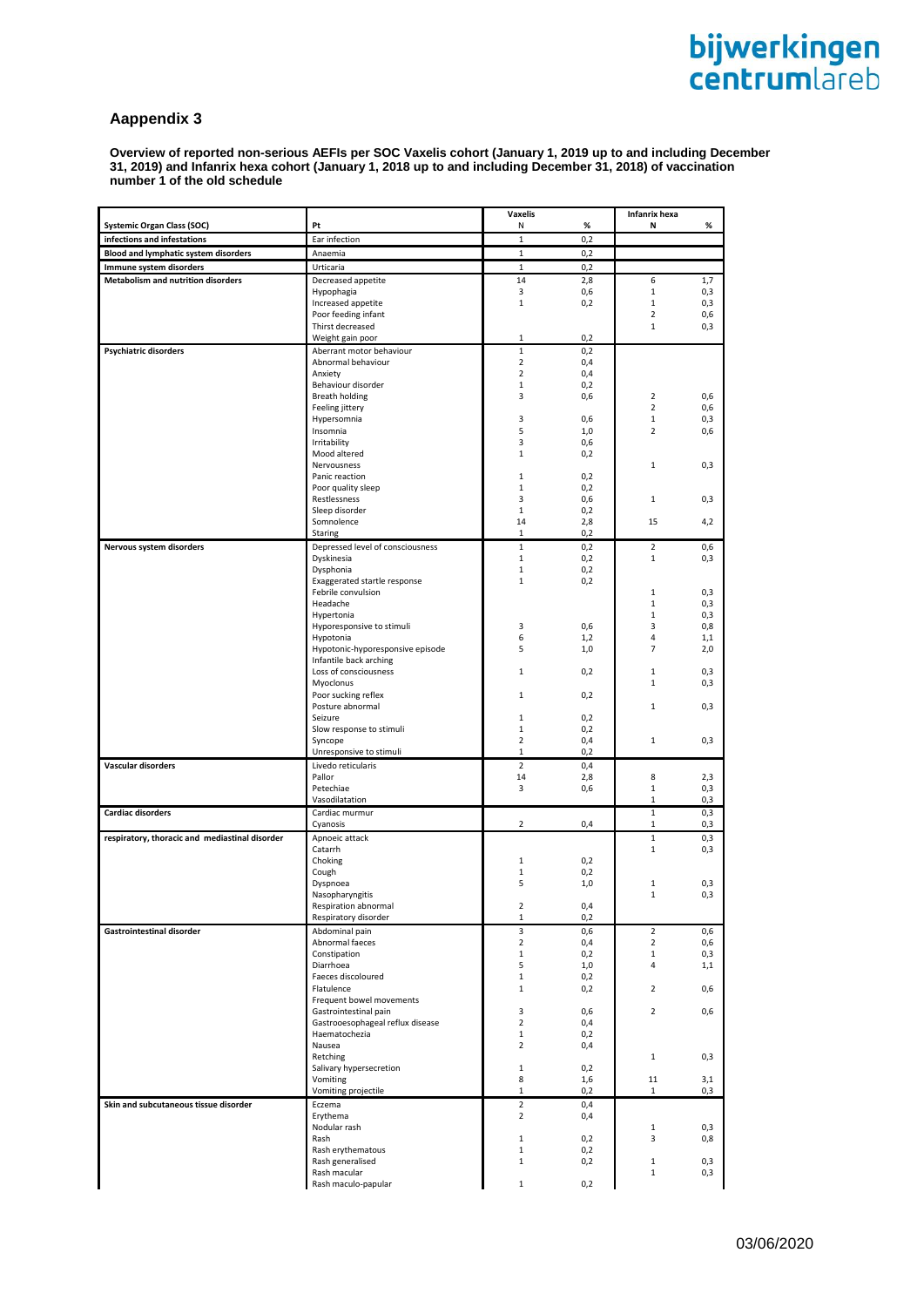| Rash pruritic<br>$\mathbf{1}$<br>0,2<br>$\mathbf{1}$<br>10<br>5<br>Skin discolouration<br>2,0<br>$\overline{2}$<br>Yellow skin<br>0,4<br><b>Eye disorders</b><br>Eye movement disorder<br>$\mathbf{1}$<br>0,2<br>Eye swelling<br>$\mathbf{1}$<br>0,2<br>Strabismus<br>$\mathbf{1}$<br>0,2<br>1<br>Injury, poisoning and procedural complications<br>Incorrect route of product administration<br>$\mathbf{1}$<br><b>Reproductive and breast disorders</b><br>Penile erythema<br>$\mathbf{1}$<br>0,2<br>Penile swelling<br>1<br>0,2<br>Musculoskeletal and connective tissue disorders<br>Musculoskeletal stiffness<br>$\mathbf{1}$<br>0,2<br>$1\,$<br>Pain in extremity<br>2<br>0,4<br>$\overline{2}$<br><b>General disorders</b><br>Extensive swelling of vaccinated limb<br>3<br>0,6<br>$\mathbf{1}$<br>Injection site reactions<br>Injection site bruising<br>0,2<br>Injection site discharge<br>0,2<br>$\mathbf{1}$<br>1<br>$\overline{2}$<br>Injection site discolouration<br>Injection site erythema<br>27<br>5,5<br>14<br>Injection site haematoma<br>$\overline{2}$<br>0,4<br>$\mathbf{1}$<br>Injection site haemorrhage<br>$\mathbf{1}$<br>0,2<br>$\overline{2}$<br>8<br>Injection site induration<br>0,4<br>18<br>Injection site inflammation<br>26<br>5,3<br>Injection site nodule<br>$\mathbf{1}$<br>Injection site pain<br>31<br>6,3<br>12<br>$\mathbf{1}$<br>Injection site pruritus<br>Injection site reaction<br>$\mathbf{1}$<br>Injection site scar<br>0,2<br>1<br>28<br>5,7<br>18<br>Injection site swelling<br>Injection site warmth<br>20<br>4,0<br>10<br>Lymphadenopathy<br>$\mathbf{1}$<br>0,2<br>Vaccination site warmth<br>1<br>0,2<br>Asthenia<br>$\mathbf{1}$<br>Systemic reactions<br>Body temperature fluctuation<br>$\mathbf{1}$<br>0,2<br>Body temperature increased<br>5<br>1,0<br>4<br>Chills<br>$\mathbf{1}$<br>0,2<br>38<br>Crying<br>61<br>12,3<br>Developmental delay<br>$\mathbf{1}$<br>0,2<br>Fatigue<br>3<br>0.6<br>3<br>High-pitched crying<br>$\mathbf{1}$<br>0,2<br>Hyperhidrosis<br>$\mathbf{1}$<br>0,2<br>$\mathbf{1}$<br>$\overline{2}$<br>$\mathbf{1}$<br>0,2<br>Hyperpyrexia<br>Listless<br>4<br>0,8<br>12<br>Malaise<br>$\overline{2}$<br>Moaning<br>4<br>0,8<br>Oedema genital<br>$\mathbf{1}$<br>0,2<br>Oedema peripheral<br>$\mathbf{1}$<br>0,2<br>Pain<br>$\overline{2}$<br>0,4<br>$1\,$<br>Peripheral swelling<br>$\overline{2}$<br>0,4<br>$\mathbf{1}$<br>Pyrexia<br>73<br>82<br>14,8<br>Screaming<br>3<br>0,6<br>$\mathbf{1}$<br>$\mathbf{1}$<br>0,2<br>Swelling<br>$\mathbf{1}$<br>renal and urinary tract disorder<br>Chromaturia<br>Micturition disorder<br>1<br>0,2<br>Ureteric dilatation<br>$\mathbf{1}$<br>0,2<br>494<br>100,0<br>355<br>Total |              |   |     |   |       |
|--------------------------------------------------------------------------------------------------------------------------------------------------------------------------------------------------------------------------------------------------------------------------------------------------------------------------------------------------------------------------------------------------------------------------------------------------------------------------------------------------------------------------------------------------------------------------------------------------------------------------------------------------------------------------------------------------------------------------------------------------------------------------------------------------------------------------------------------------------------------------------------------------------------------------------------------------------------------------------------------------------------------------------------------------------------------------------------------------------------------------------------------------------------------------------------------------------------------------------------------------------------------------------------------------------------------------------------------------------------------------------------------------------------------------------------------------------------------------------------------------------------------------------------------------------------------------------------------------------------------------------------------------------------------------------------------------------------------------------------------------------------------------------------------------------------------------------------------------------------------------------------------------------------------------------------------------------------------------------------------------------------------------------------------------------------------------------------------------------------------------------------------------------------------------------------------------------------------------------------------------------------------------------------------------------------------------------------------------------------------------------------------------------------------------------------------------------------------------------------------------------------------------------------------------------------------------------------------------------------------------------------------------------------------------------------------------------------|--------------|---|-----|---|-------|
|                                                                                                                                                                                                                                                                                                                                                                                                                                                                                                                                                                                                                                                                                                                                                                                                                                                                                                                                                                                                                                                                                                                                                                                                                                                                                                                                                                                                                                                                                                                                                                                                                                                                                                                                                                                                                                                                                                                                                                                                                                                                                                                                                                                                                                                                                                                                                                                                                                                                                                                                                                                                                                                                                                              | Rash papular | 1 | 0,2 | 1 | 0,3   |
|                                                                                                                                                                                                                                                                                                                                                                                                                                                                                                                                                                                                                                                                                                                                                                                                                                                                                                                                                                                                                                                                                                                                                                                                                                                                                                                                                                                                                                                                                                                                                                                                                                                                                                                                                                                                                                                                                                                                                                                                                                                                                                                                                                                                                                                                                                                                                                                                                                                                                                                                                                                                                                                                                                              |              |   |     |   | 0,3   |
|                                                                                                                                                                                                                                                                                                                                                                                                                                                                                                                                                                                                                                                                                                                                                                                                                                                                                                                                                                                                                                                                                                                                                                                                                                                                                                                                                                                                                                                                                                                                                                                                                                                                                                                                                                                                                                                                                                                                                                                                                                                                                                                                                                                                                                                                                                                                                                                                                                                                                                                                                                                                                                                                                                              |              |   |     |   | 1,4   |
|                                                                                                                                                                                                                                                                                                                                                                                                                                                                                                                                                                                                                                                                                                                                                                                                                                                                                                                                                                                                                                                                                                                                                                                                                                                                                                                                                                                                                                                                                                                                                                                                                                                                                                                                                                                                                                                                                                                                                                                                                                                                                                                                                                                                                                                                                                                                                                                                                                                                                                                                                                                                                                                                                                              |              |   |     |   |       |
|                                                                                                                                                                                                                                                                                                                                                                                                                                                                                                                                                                                                                                                                                                                                                                                                                                                                                                                                                                                                                                                                                                                                                                                                                                                                                                                                                                                                                                                                                                                                                                                                                                                                                                                                                                                                                                                                                                                                                                                                                                                                                                                                                                                                                                                                                                                                                                                                                                                                                                                                                                                                                                                                                                              |              |   |     |   |       |
|                                                                                                                                                                                                                                                                                                                                                                                                                                                                                                                                                                                                                                                                                                                                                                                                                                                                                                                                                                                                                                                                                                                                                                                                                                                                                                                                                                                                                                                                                                                                                                                                                                                                                                                                                                                                                                                                                                                                                                                                                                                                                                                                                                                                                                                                                                                                                                                                                                                                                                                                                                                                                                                                                                              |              |   |     |   |       |
|                                                                                                                                                                                                                                                                                                                                                                                                                                                                                                                                                                                                                                                                                                                                                                                                                                                                                                                                                                                                                                                                                                                                                                                                                                                                                                                                                                                                                                                                                                                                                                                                                                                                                                                                                                                                                                                                                                                                                                                                                                                                                                                                                                                                                                                                                                                                                                                                                                                                                                                                                                                                                                                                                                              |              |   |     |   | 0,3   |
|                                                                                                                                                                                                                                                                                                                                                                                                                                                                                                                                                                                                                                                                                                                                                                                                                                                                                                                                                                                                                                                                                                                                                                                                                                                                                                                                                                                                                                                                                                                                                                                                                                                                                                                                                                                                                                                                                                                                                                                                                                                                                                                                                                                                                                                                                                                                                                                                                                                                                                                                                                                                                                                                                                              |              |   |     |   | 0,3   |
|                                                                                                                                                                                                                                                                                                                                                                                                                                                                                                                                                                                                                                                                                                                                                                                                                                                                                                                                                                                                                                                                                                                                                                                                                                                                                                                                                                                                                                                                                                                                                                                                                                                                                                                                                                                                                                                                                                                                                                                                                                                                                                                                                                                                                                                                                                                                                                                                                                                                                                                                                                                                                                                                                                              |              |   |     |   |       |
|                                                                                                                                                                                                                                                                                                                                                                                                                                                                                                                                                                                                                                                                                                                                                                                                                                                                                                                                                                                                                                                                                                                                                                                                                                                                                                                                                                                                                                                                                                                                                                                                                                                                                                                                                                                                                                                                                                                                                                                                                                                                                                                                                                                                                                                                                                                                                                                                                                                                                                                                                                                                                                                                                                              |              |   |     |   |       |
|                                                                                                                                                                                                                                                                                                                                                                                                                                                                                                                                                                                                                                                                                                                                                                                                                                                                                                                                                                                                                                                                                                                                                                                                                                                                                                                                                                                                                                                                                                                                                                                                                                                                                                                                                                                                                                                                                                                                                                                                                                                                                                                                                                                                                                                                                                                                                                                                                                                                                                                                                                                                                                                                                                              |              |   |     |   | 0,3   |
|                                                                                                                                                                                                                                                                                                                                                                                                                                                                                                                                                                                                                                                                                                                                                                                                                                                                                                                                                                                                                                                                                                                                                                                                                                                                                                                                                                                                                                                                                                                                                                                                                                                                                                                                                                                                                                                                                                                                                                                                                                                                                                                                                                                                                                                                                                                                                                                                                                                                                                                                                                                                                                                                                                              |              |   |     |   | 0,6   |
|                                                                                                                                                                                                                                                                                                                                                                                                                                                                                                                                                                                                                                                                                                                                                                                                                                                                                                                                                                                                                                                                                                                                                                                                                                                                                                                                                                                                                                                                                                                                                                                                                                                                                                                                                                                                                                                                                                                                                                                                                                                                                                                                                                                                                                                                                                                                                                                                                                                                                                                                                                                                                                                                                                              |              |   |     |   |       |
|                                                                                                                                                                                                                                                                                                                                                                                                                                                                                                                                                                                                                                                                                                                                                                                                                                                                                                                                                                                                                                                                                                                                                                                                                                                                                                                                                                                                                                                                                                                                                                                                                                                                                                                                                                                                                                                                                                                                                                                                                                                                                                                                                                                                                                                                                                                                                                                                                                                                                                                                                                                                                                                                                                              |              |   |     |   |       |
|                                                                                                                                                                                                                                                                                                                                                                                                                                                                                                                                                                                                                                                                                                                                                                                                                                                                                                                                                                                                                                                                                                                                                                                                                                                                                                                                                                                                                                                                                                                                                                                                                                                                                                                                                                                                                                                                                                                                                                                                                                                                                                                                                                                                                                                                                                                                                                                                                                                                                                                                                                                                                                                                                                              |              |   |     |   | 0,3   |
|                                                                                                                                                                                                                                                                                                                                                                                                                                                                                                                                                                                                                                                                                                                                                                                                                                                                                                                                                                                                                                                                                                                                                                                                                                                                                                                                                                                                                                                                                                                                                                                                                                                                                                                                                                                                                                                                                                                                                                                                                                                                                                                                                                                                                                                                                                                                                                                                                                                                                                                                                                                                                                                                                                              |              |   |     |   | 0,6   |
|                                                                                                                                                                                                                                                                                                                                                                                                                                                                                                                                                                                                                                                                                                                                                                                                                                                                                                                                                                                                                                                                                                                                                                                                                                                                                                                                                                                                                                                                                                                                                                                                                                                                                                                                                                                                                                                                                                                                                                                                                                                                                                                                                                                                                                                                                                                                                                                                                                                                                                                                                                                                                                                                                                              |              |   |     |   | 3,9   |
|                                                                                                                                                                                                                                                                                                                                                                                                                                                                                                                                                                                                                                                                                                                                                                                                                                                                                                                                                                                                                                                                                                                                                                                                                                                                                                                                                                                                                                                                                                                                                                                                                                                                                                                                                                                                                                                                                                                                                                                                                                                                                                                                                                                                                                                                                                                                                                                                                                                                                                                                                                                                                                                                                                              |              |   |     |   | 0,3   |
|                                                                                                                                                                                                                                                                                                                                                                                                                                                                                                                                                                                                                                                                                                                                                                                                                                                                                                                                                                                                                                                                                                                                                                                                                                                                                                                                                                                                                                                                                                                                                                                                                                                                                                                                                                                                                                                                                                                                                                                                                                                                                                                                                                                                                                                                                                                                                                                                                                                                                                                                                                                                                                                                                                              |              |   |     |   |       |
|                                                                                                                                                                                                                                                                                                                                                                                                                                                                                                                                                                                                                                                                                                                                                                                                                                                                                                                                                                                                                                                                                                                                                                                                                                                                                                                                                                                                                                                                                                                                                                                                                                                                                                                                                                                                                                                                                                                                                                                                                                                                                                                                                                                                                                                                                                                                                                                                                                                                                                                                                                                                                                                                                                              |              |   |     |   | 2,3   |
|                                                                                                                                                                                                                                                                                                                                                                                                                                                                                                                                                                                                                                                                                                                                                                                                                                                                                                                                                                                                                                                                                                                                                                                                                                                                                                                                                                                                                                                                                                                                                                                                                                                                                                                                                                                                                                                                                                                                                                                                                                                                                                                                                                                                                                                                                                                                                                                                                                                                                                                                                                                                                                                                                                              |              |   |     |   | 5,1   |
|                                                                                                                                                                                                                                                                                                                                                                                                                                                                                                                                                                                                                                                                                                                                                                                                                                                                                                                                                                                                                                                                                                                                                                                                                                                                                                                                                                                                                                                                                                                                                                                                                                                                                                                                                                                                                                                                                                                                                                                                                                                                                                                                                                                                                                                                                                                                                                                                                                                                                                                                                                                                                                                                                                              |              |   |     |   | 0,3   |
|                                                                                                                                                                                                                                                                                                                                                                                                                                                                                                                                                                                                                                                                                                                                                                                                                                                                                                                                                                                                                                                                                                                                                                                                                                                                                                                                                                                                                                                                                                                                                                                                                                                                                                                                                                                                                                                                                                                                                                                                                                                                                                                                                                                                                                                                                                                                                                                                                                                                                                                                                                                                                                                                                                              |              |   |     |   | 3,4   |
|                                                                                                                                                                                                                                                                                                                                                                                                                                                                                                                                                                                                                                                                                                                                                                                                                                                                                                                                                                                                                                                                                                                                                                                                                                                                                                                                                                                                                                                                                                                                                                                                                                                                                                                                                                                                                                                                                                                                                                                                                                                                                                                                                                                                                                                                                                                                                                                                                                                                                                                                                                                                                                                                                                              |              |   |     |   | 0,3   |
|                                                                                                                                                                                                                                                                                                                                                                                                                                                                                                                                                                                                                                                                                                                                                                                                                                                                                                                                                                                                                                                                                                                                                                                                                                                                                                                                                                                                                                                                                                                                                                                                                                                                                                                                                                                                                                                                                                                                                                                                                                                                                                                                                                                                                                                                                                                                                                                                                                                                                                                                                                                                                                                                                                              |              |   |     |   | 0,3   |
|                                                                                                                                                                                                                                                                                                                                                                                                                                                                                                                                                                                                                                                                                                                                                                                                                                                                                                                                                                                                                                                                                                                                                                                                                                                                                                                                                                                                                                                                                                                                                                                                                                                                                                                                                                                                                                                                                                                                                                                                                                                                                                                                                                                                                                                                                                                                                                                                                                                                                                                                                                                                                                                                                                              |              |   |     |   |       |
|                                                                                                                                                                                                                                                                                                                                                                                                                                                                                                                                                                                                                                                                                                                                                                                                                                                                                                                                                                                                                                                                                                                                                                                                                                                                                                                                                                                                                                                                                                                                                                                                                                                                                                                                                                                                                                                                                                                                                                                                                                                                                                                                                                                                                                                                                                                                                                                                                                                                                                                                                                                                                                                                                                              |              |   |     |   | 5,1   |
|                                                                                                                                                                                                                                                                                                                                                                                                                                                                                                                                                                                                                                                                                                                                                                                                                                                                                                                                                                                                                                                                                                                                                                                                                                                                                                                                                                                                                                                                                                                                                                                                                                                                                                                                                                                                                                                                                                                                                                                                                                                                                                                                                                                                                                                                                                                                                                                                                                                                                                                                                                                                                                                                                                              |              |   |     |   | 2,8   |
|                                                                                                                                                                                                                                                                                                                                                                                                                                                                                                                                                                                                                                                                                                                                                                                                                                                                                                                                                                                                                                                                                                                                                                                                                                                                                                                                                                                                                                                                                                                                                                                                                                                                                                                                                                                                                                                                                                                                                                                                                                                                                                                                                                                                                                                                                                                                                                                                                                                                                                                                                                                                                                                                                                              |              |   |     |   |       |
|                                                                                                                                                                                                                                                                                                                                                                                                                                                                                                                                                                                                                                                                                                                                                                                                                                                                                                                                                                                                                                                                                                                                                                                                                                                                                                                                                                                                                                                                                                                                                                                                                                                                                                                                                                                                                                                                                                                                                                                                                                                                                                                                                                                                                                                                                                                                                                                                                                                                                                                                                                                                                                                                                                              |              |   |     |   |       |
|                                                                                                                                                                                                                                                                                                                                                                                                                                                                                                                                                                                                                                                                                                                                                                                                                                                                                                                                                                                                                                                                                                                                                                                                                                                                                                                                                                                                                                                                                                                                                                                                                                                                                                                                                                                                                                                                                                                                                                                                                                                                                                                                                                                                                                                                                                                                                                                                                                                                                                                                                                                                                                                                                                              |              |   |     |   | 0,3   |
|                                                                                                                                                                                                                                                                                                                                                                                                                                                                                                                                                                                                                                                                                                                                                                                                                                                                                                                                                                                                                                                                                                                                                                                                                                                                                                                                                                                                                                                                                                                                                                                                                                                                                                                                                                                                                                                                                                                                                                                                                                                                                                                                                                                                                                                                                                                                                                                                                                                                                                                                                                                                                                                                                                              |              |   |     |   |       |
|                                                                                                                                                                                                                                                                                                                                                                                                                                                                                                                                                                                                                                                                                                                                                                                                                                                                                                                                                                                                                                                                                                                                                                                                                                                                                                                                                                                                                                                                                                                                                                                                                                                                                                                                                                                                                                                                                                                                                                                                                                                                                                                                                                                                                                                                                                                                                                                                                                                                                                                                                                                                                                                                                                              |              |   |     |   | 1,1   |
|                                                                                                                                                                                                                                                                                                                                                                                                                                                                                                                                                                                                                                                                                                                                                                                                                                                                                                                                                                                                                                                                                                                                                                                                                                                                                                                                                                                                                                                                                                                                                                                                                                                                                                                                                                                                                                                                                                                                                                                                                                                                                                                                                                                                                                                                                                                                                                                                                                                                                                                                                                                                                                                                                                              |              |   |     |   |       |
|                                                                                                                                                                                                                                                                                                                                                                                                                                                                                                                                                                                                                                                                                                                                                                                                                                                                                                                                                                                                                                                                                                                                                                                                                                                                                                                                                                                                                                                                                                                                                                                                                                                                                                                                                                                                                                                                                                                                                                                                                                                                                                                                                                                                                                                                                                                                                                                                                                                                                                                                                                                                                                                                                                              |              |   |     |   | 10,7  |
|                                                                                                                                                                                                                                                                                                                                                                                                                                                                                                                                                                                                                                                                                                                                                                                                                                                                                                                                                                                                                                                                                                                                                                                                                                                                                                                                                                                                                                                                                                                                                                                                                                                                                                                                                                                                                                                                                                                                                                                                                                                                                                                                                                                                                                                                                                                                                                                                                                                                                                                                                                                                                                                                                                              |              |   |     |   |       |
|                                                                                                                                                                                                                                                                                                                                                                                                                                                                                                                                                                                                                                                                                                                                                                                                                                                                                                                                                                                                                                                                                                                                                                                                                                                                                                                                                                                                                                                                                                                                                                                                                                                                                                                                                                                                                                                                                                                                                                                                                                                                                                                                                                                                                                                                                                                                                                                                                                                                                                                                                                                                                                                                                                              |              |   |     |   | 0.8   |
|                                                                                                                                                                                                                                                                                                                                                                                                                                                                                                                                                                                                                                                                                                                                                                                                                                                                                                                                                                                                                                                                                                                                                                                                                                                                                                                                                                                                                                                                                                                                                                                                                                                                                                                                                                                                                                                                                                                                                                                                                                                                                                                                                                                                                                                                                                                                                                                                                                                                                                                                                                                                                                                                                                              |              |   |     |   |       |
|                                                                                                                                                                                                                                                                                                                                                                                                                                                                                                                                                                                                                                                                                                                                                                                                                                                                                                                                                                                                                                                                                                                                                                                                                                                                                                                                                                                                                                                                                                                                                                                                                                                                                                                                                                                                                                                                                                                                                                                                                                                                                                                                                                                                                                                                                                                                                                                                                                                                                                                                                                                                                                                                                                              |              |   |     |   | 0,3   |
|                                                                                                                                                                                                                                                                                                                                                                                                                                                                                                                                                                                                                                                                                                                                                                                                                                                                                                                                                                                                                                                                                                                                                                                                                                                                                                                                                                                                                                                                                                                                                                                                                                                                                                                                                                                                                                                                                                                                                                                                                                                                                                                                                                                                                                                                                                                                                                                                                                                                                                                                                                                                                                                                                                              |              |   |     |   | 0,6   |
|                                                                                                                                                                                                                                                                                                                                                                                                                                                                                                                                                                                                                                                                                                                                                                                                                                                                                                                                                                                                                                                                                                                                                                                                                                                                                                                                                                                                                                                                                                                                                                                                                                                                                                                                                                                                                                                                                                                                                                                                                                                                                                                                                                                                                                                                                                                                                                                                                                                                                                                                                                                                                                                                                                              |              |   |     |   | 3,4   |
|                                                                                                                                                                                                                                                                                                                                                                                                                                                                                                                                                                                                                                                                                                                                                                                                                                                                                                                                                                                                                                                                                                                                                                                                                                                                                                                                                                                                                                                                                                                                                                                                                                                                                                                                                                                                                                                                                                                                                                                                                                                                                                                                                                                                                                                                                                                                                                                                                                                                                                                                                                                                                                                                                                              |              |   |     |   |       |
|                                                                                                                                                                                                                                                                                                                                                                                                                                                                                                                                                                                                                                                                                                                                                                                                                                                                                                                                                                                                                                                                                                                                                                                                                                                                                                                                                                                                                                                                                                                                                                                                                                                                                                                                                                                                                                                                                                                                                                                                                                                                                                                                                                                                                                                                                                                                                                                                                                                                                                                                                                                                                                                                                                              |              |   |     |   | 0,6   |
|                                                                                                                                                                                                                                                                                                                                                                                                                                                                                                                                                                                                                                                                                                                                                                                                                                                                                                                                                                                                                                                                                                                                                                                                                                                                                                                                                                                                                                                                                                                                                                                                                                                                                                                                                                                                                                                                                                                                                                                                                                                                                                                                                                                                                                                                                                                                                                                                                                                                                                                                                                                                                                                                                                              |              |   |     |   |       |
|                                                                                                                                                                                                                                                                                                                                                                                                                                                                                                                                                                                                                                                                                                                                                                                                                                                                                                                                                                                                                                                                                                                                                                                                                                                                                                                                                                                                                                                                                                                                                                                                                                                                                                                                                                                                                                                                                                                                                                                                                                                                                                                                                                                                                                                                                                                                                                                                                                                                                                                                                                                                                                                                                                              |              |   |     |   |       |
|                                                                                                                                                                                                                                                                                                                                                                                                                                                                                                                                                                                                                                                                                                                                                                                                                                                                                                                                                                                                                                                                                                                                                                                                                                                                                                                                                                                                                                                                                                                                                                                                                                                                                                                                                                                                                                                                                                                                                                                                                                                                                                                                                                                                                                                                                                                                                                                                                                                                                                                                                                                                                                                                                                              |              |   |     |   | 0,3   |
|                                                                                                                                                                                                                                                                                                                                                                                                                                                                                                                                                                                                                                                                                                                                                                                                                                                                                                                                                                                                                                                                                                                                                                                                                                                                                                                                                                                                                                                                                                                                                                                                                                                                                                                                                                                                                                                                                                                                                                                                                                                                                                                                                                                                                                                                                                                                                                                                                                                                                                                                                                                                                                                                                                              |              |   |     |   | 0,3   |
|                                                                                                                                                                                                                                                                                                                                                                                                                                                                                                                                                                                                                                                                                                                                                                                                                                                                                                                                                                                                                                                                                                                                                                                                                                                                                                                                                                                                                                                                                                                                                                                                                                                                                                                                                                                                                                                                                                                                                                                                                                                                                                                                                                                                                                                                                                                                                                                                                                                                                                                                                                                                                                                                                                              |              |   |     |   | 23,1  |
|                                                                                                                                                                                                                                                                                                                                                                                                                                                                                                                                                                                                                                                                                                                                                                                                                                                                                                                                                                                                                                                                                                                                                                                                                                                                                                                                                                                                                                                                                                                                                                                                                                                                                                                                                                                                                                                                                                                                                                                                                                                                                                                                                                                                                                                                                                                                                                                                                                                                                                                                                                                                                                                                                                              |              |   |     |   | 0,3   |
|                                                                                                                                                                                                                                                                                                                                                                                                                                                                                                                                                                                                                                                                                                                                                                                                                                                                                                                                                                                                                                                                                                                                                                                                                                                                                                                                                                                                                                                                                                                                                                                                                                                                                                                                                                                                                                                                                                                                                                                                                                                                                                                                                                                                                                                                                                                                                                                                                                                                                                                                                                                                                                                                                                              |              |   |     |   |       |
|                                                                                                                                                                                                                                                                                                                                                                                                                                                                                                                                                                                                                                                                                                                                                                                                                                                                                                                                                                                                                                                                                                                                                                                                                                                                                                                                                                                                                                                                                                                                                                                                                                                                                                                                                                                                                                                                                                                                                                                                                                                                                                                                                                                                                                                                                                                                                                                                                                                                                                                                                                                                                                                                                                              |              |   |     |   | 0,3   |
|                                                                                                                                                                                                                                                                                                                                                                                                                                                                                                                                                                                                                                                                                                                                                                                                                                                                                                                                                                                                                                                                                                                                                                                                                                                                                                                                                                                                                                                                                                                                                                                                                                                                                                                                                                                                                                                                                                                                                                                                                                                                                                                                                                                                                                                                                                                                                                                                                                                                                                                                                                                                                                                                                                              |              |   |     |   |       |
|                                                                                                                                                                                                                                                                                                                                                                                                                                                                                                                                                                                                                                                                                                                                                                                                                                                                                                                                                                                                                                                                                                                                                                                                                                                                                                                                                                                                                                                                                                                                                                                                                                                                                                                                                                                                                                                                                                                                                                                                                                                                                                                                                                                                                                                                                                                                                                                                                                                                                                                                                                                                                                                                                                              |              |   |     |   |       |
|                                                                                                                                                                                                                                                                                                                                                                                                                                                                                                                                                                                                                                                                                                                                                                                                                                                                                                                                                                                                                                                                                                                                                                                                                                                                                                                                                                                                                                                                                                                                                                                                                                                                                                                                                                                                                                                                                                                                                                                                                                                                                                                                                                                                                                                                                                                                                                                                                                                                                                                                                                                                                                                                                                              |              |   |     |   | 100,0 |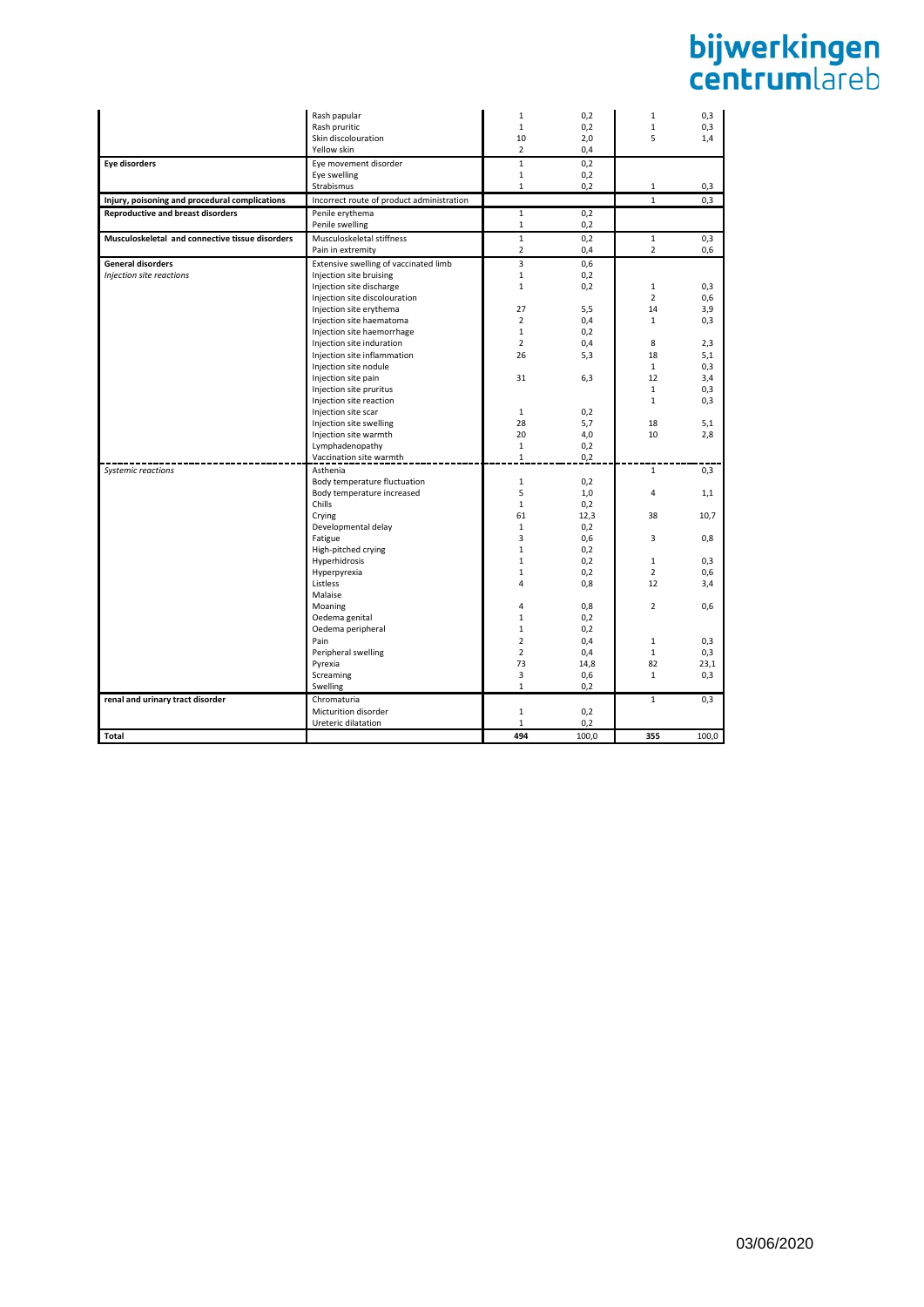### **Appendix 4**

**Overview of reported non-serious AEFIs per SOC Vaxelis cohort (January 1, 2019 up to and including December 31, 2019) and Infanrix hexa cohort (January 1, 2018 up to and including December 31, 2018) of vaccination number 2 of the old schedule.**

|                                                              | Pt                                                                | <b>Vaxelis</b>                   |            | Infanrix hexa<br>Ν  |            |
|--------------------------------------------------------------|-------------------------------------------------------------------|----------------------------------|------------|---------------------|------------|
| <b>Systemic Organ Class (SOC)</b><br>Immune system disorders | Urticaria                                                         | Ν<br>$\overline{2}$              | %<br>0,6   |                     | %          |
| Metabolism and nutrition disorders                           | Decreased appetite                                                | 13                               | 3,8        | 5                   | 3,8        |
|                                                              | Hypophagia                                                        | 1                                | 0,3        |                     |            |
| Psychiatric disorders                                        | Agitation                                                         | $\mathbf{1}$                     | 0,3        |                     |            |
|                                                              | Anxiety                                                           | 1                                | 0,3        |                     |            |
|                                                              | Apathy                                                            | 1                                | 0,3        | 1                   | 0,8        |
|                                                              | Breath holding                                                    | 1                                | 0,3        |                     |            |
|                                                              | Insomnia                                                          | 9                                | 2,6        | $\overline{2}$      | 1,5        |
|                                                              | Irritability                                                      | 1                                | 0,3        |                     |            |
|                                                              | Restlessness<br>Sleep disorder                                    | $\overline{2}$<br>1              | 0,6<br>0,3 |                     |            |
|                                                              | Somnolence                                                        | 8                                | 2,3        | 2                   | 1,5        |
| Nervous system disorders                                     | Apparent life threatening event                                   |                                  |            | $\mathbf{1}$        | 0,8        |
|                                                              | Depressed level of consciousness                                  |                                  |            | $\overline{2}$      | 1,5        |
|                                                              | <b>Drooling</b>                                                   | 1                                | 0,3        |                     |            |
|                                                              | Febrile convulsion                                                | 1                                | 0,3        |                     |            |
|                                                              | Headache                                                          |                                  |            | 1                   | 0,8        |
|                                                              | Hypertonia                                                        | 3                                | 0,9        | $\mathbf 1$         | 0,8        |
|                                                              | Hypotonia<br>Hypotonic-hyporesponsive episode                     | $\overline{2}$<br>$\overline{2}$ | 0,6<br>0,6 | $\mathbf{1}$        | 0,8        |
|                                                              | Infantile back arching                                            | 2                                | 0,6        |                     |            |
|                                                              | Loss of consciousness                                             | 1                                | 0,3        |                     |            |
|                                                              | Posture abnormal                                                  | 1                                | 0,3        |                     |            |
|                                                              | Presyncope                                                        | 1                                | 0,3        |                     |            |
|                                                              | Slow response to stimuli                                          |                                  |            | $\overline{2}$      | 1,5        |
|                                                              | Syncope                                                           | 2                                | 0,6        |                     |            |
|                                                              | Unresponsive to stimuli                                           |                                  |            | 1                   | 0,8        |
| Vascular disorders                                           | Pallor<br>Petechiae                                               | 4<br>$\mathbf{1}$                | 1,2        | $\mathbf{1}$<br>5   | 0,8        |
|                                                              | Purpura                                                           |                                  | 0,3        | $\mathbf{1}$        | 3,8<br>0,8 |
| respiratory, thoracic and mediastinal disorder               | Apnoeic attack                                                    | $\overline{2}$                   | 0,6        |                     |            |
|                                                              | Cough                                                             | 1                                | 0,3        |                     |            |
|                                                              | Nasal congestion                                                  | 1                                | 0,3        |                     |            |
|                                                              | Respiratory rate increased                                        | 1                                | 0,3        |                     |            |
| <b>Gastrointestinal disorder</b>                             | Abdominal pain                                                    | 4                                | 1,2        | $\overline{2}$      | 1,5        |
|                                                              | Abnormal faeces                                                   | $\overline{\mathbf{c}}$          | 0,6        |                     |            |
|                                                              | Constipation                                                      | 3                                | 0,9        | $\overline{2}$      | 1,5        |
|                                                              | Diarrhoea                                                         | 3                                | 0,9        |                     |            |
|                                                              | Discoloured vomit<br>Faecal volume decreased                      | 1<br>1                           | 0,3<br>0,3 |                     |            |
|                                                              | Faeces discoloured                                                | 2                                | 0,6        |                     |            |
|                                                              | Flatulence                                                        | 2                                | 0,6        | $\overline{2}$      | 1,5        |
|                                                              | Frequent bowel movements                                          |                                  |            | $\mathbf 1$         | 0,8        |
|                                                              | Regurgitation                                                     | $\overline{2}$                   | 0,6        |                     |            |
|                                                              | Vomiting                                                          | 8                                | 2,3        | 3                   | 2,3        |
| Skin and subcutaneous tissue disorder                        | Dermatitis atopic                                                 | $\mathbf{1}$                     | 0,3        |                     |            |
|                                                              | Eczema                                                            | $\mathbf{1}$                     | 0,3        |                     |            |
|                                                              | Erythema                                                          | 6<br>1                           | 1,7<br>0,3 | 3                   | 2,3        |
|                                                              | Photosensitivity reaction<br>Rash                                 | 3                                | 0,9        | 1                   | 0,8        |
|                                                              | Rash erythematous                                                 | 1                                | 0,3        | $\overline{2}$      | 1,5        |
|                                                              | Rash macular                                                      | 1                                | 0,3        | $\overline{2}$      | 1,5        |
|                                                              | Skin discolouration                                               | 8                                | 2,3        | $\mathbf{1}$        | 0,8        |
|                                                              | Skin warm                                                         | 1                                | 0,3        |                     |            |
| Eye disorders                                                | Eye inflammation                                                  |                                  | 0,0        | $\overline{2}$      | 1,5        |
| Musculoskeletal and connective tissue disorders              | Muscle tightness                                                  | $\mathbf{1}$                     | 0,3        |                     |            |
|                                                              | Musculoskeletal stiffness                                         | 1                                | 0,3        |                     |            |
|                                                              | Pain in extremity                                                 | 2                                | 0,6        |                     |            |
| <b>General disorders</b>                                     | Extensive swelling of vaccinated limb<br>Injection site discharge | 3                                | 0,9        | 1<br>$\mathbf 1$    | 0,8        |
|                                                              | Injection site erythema                                           | 19                               | 5,5        | 8                   | 0,8<br>6,1 |
|                                                              | Injection site granuloma                                          |                                  |            | $\mathbf{1}$        | 0,8        |
|                                                              | Injection site induration                                         | 3                                | 0,9        | 4                   | 3,1        |
|                                                              | Injection site inflammation                                       | 17                               | 5,0        | 4                   | 3,1        |
|                                                              | Injection site nodule                                             | 3                                | 0,9        | $\overline{2}$      | 1,5        |
|                                                              | Injection site pain                                               | 16                               | 4,7        | 5                   | 3,8        |
|                                                              | Injection site rash                                               | 2                                | 0,6        | $\mathbf{1}$        | 0,8        |
|                                                              | Injection site swelling<br>Injection site warmth                  | 27<br>13                         | 7,9<br>3,8 | 6<br>$\overline{2}$ | 4,6<br>1,5 |
| Systemic reactions                                           | Asthenia                                                          | $\mathbf{1}$                     | 0,3        |                     |            |
|                                                              | Body temperature decreased                                        |                                  |            | $\overline{2}$      | 1,5        |
|                                                              | Body temperature increased                                        | $\overline{4}$                   | 1,2        | $\overline{4}$      | 3,1        |
|                                                              | Crying                                                            | 49                               | 14,3       | 11                  | 8,4        |
|                                                              | Fatigue                                                           | 3                                | 0,9        | 3                   | 2,3        |
|                                                              | Listless                                                          | 7                                | 2,0        | 3                   | 2,3        |
|                                                              | Malaise                                                           | 4                                | 1,2        | $\mathbf{1}$        | 0,8        |
|                                                              | Moaning<br>Oedema genital                                         | $\overline{2}$<br>$\overline{2}$ | 0,6<br>0,6 |                     |            |
|                                                              | Pain                                                              | 6                                | 1,7        | $\overline{2}$      | 1,5        |
|                                                              | Pyrexia                                                           | 37                               | 10,8       | 23                  | 17,6       |
|                                                              | Screaming                                                         | $\overline{2}$                   | 0,6        |                     |            |
| ear and labyrinth disorder                                   | Hyperacusis                                                       | $\mathbf 1$                      | 0,3        |                     |            |
| Total                                                        |                                                                   | 343                              | 100,0      | 131                 | 100,0      |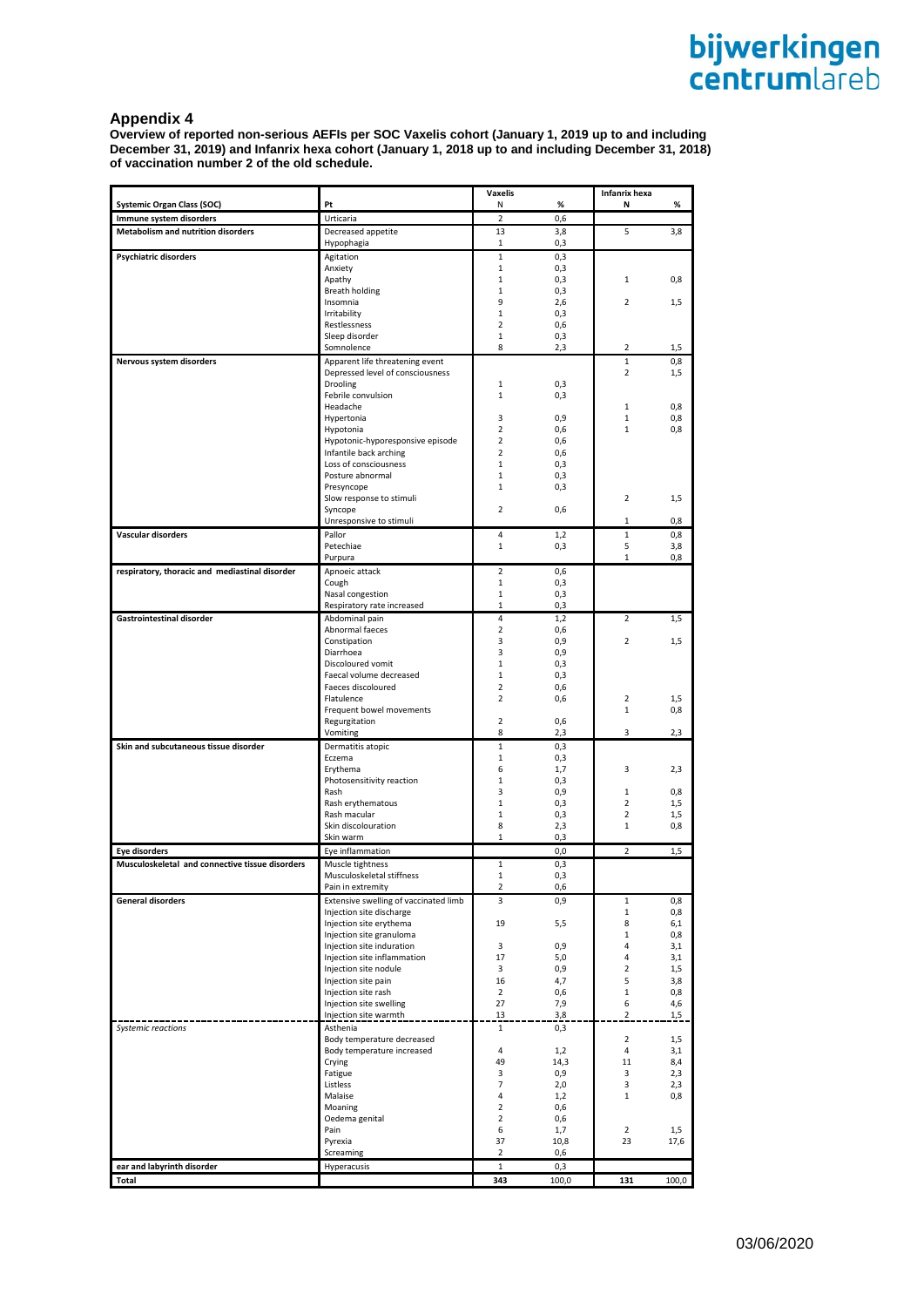# **Appendix 5**

**Overview of reported non-serious AEFIs per SOC Vaxelis cohort (January 1, 2019 up to and including December 31, 2019) and Infanrix hexa cohort (January 1, 2018 up to and including December 31, 2018) of vaccination number 3 of the old schedule.**

|                                                                                |                                                                        |                     |             | <b>Infanrix</b>                  |             |
|--------------------------------------------------------------------------------|------------------------------------------------------------------------|---------------------|-------------|----------------------------------|-------------|
|                                                                                |                                                                        | Vaxelis             |             | hexa                             |             |
| <b>Systemic Organ Class (SOC)</b><br><b>Metabolism and nutrition disorders</b> | Pt<br>Decreased appetite                                               | Ν<br>7              | $\%$<br>1,8 | Ν<br>4                           | %<br>1,9    |
|                                                                                | Fluid intake reduced                                                   | $\overline{2}$      | 0,5         |                                  |             |
|                                                                                | Increased appetite                                                     |                     | 0,0         | 5                                | 2,3         |
| <b>Psychiatric disorders</b>                                                   | Agitation                                                              |                     |             | $1\,$                            | 0,5         |
|                                                                                | Apathy                                                                 | $\overline{2}$      |             | $1\,$<br>$\overline{2}$          | 0,5         |
|                                                                                | Hypersomnia<br>Insomnia                                                | 4                   | 0,5<br>1,0  | $\overline{2}$                   | 0,9<br>0,9  |
|                                                                                | Restlessness                                                           | 6                   | 1,5         | 3                                | 1,4         |
|                                                                                | Sleep disorder                                                         | $\mathbf{1}$        | 0,3         |                                  |             |
|                                                                                | Somnolence                                                             | 15                  | 3,8         | 1                                | 0,5         |
| Nervous system disorders                                                       | Staring<br>Febrile convulsion                                          | 2                   | 0,0<br>0,5  | 1<br>$\overline{2}$              | 0,5<br>0,9  |
|                                                                                | Fontanelle bulging                                                     |                     |             | $\overline{2}$                   | 0,9         |
|                                                                                | Hypertonia                                                             | 1                   | 0,3         | $\overline{2}$                   | 0,9         |
|                                                                                | Hyporesponsive to stimuli                                              | $\overline{2}$      | 0,5         | $1\,$                            | 0,5         |
|                                                                                | Hypotonia                                                              | $\overline{2}$      | 0,5         | $\overline{2}$<br>3              | 0,9         |
|                                                                                | Hypotonic-hyporesponsive episode<br>Muscle twitching                   | 6<br>$\mathbf{1}$   | 1,5<br>0,3  |                                  | 1,4         |
|                                                                                | Opisthotonus                                                           | $\overline{2}$      | 0,5         |                                  |             |
|                                                                                | Petit mal epilepsy                                                     | 1                   | 0,3         |                                  |             |
|                                                                                | Syncope                                                                | $\overline{2}$      | 0,5         |                                  |             |
| Vascular disorders                                                             | Pallor<br>Petechiae                                                    | $\overline{2}$<br>3 | 0, 5<br>0,8 | 1<br>$\overline{2}$              | 0,5<br>0,9  |
| <b>Cardiac disorders</b>                                                       | Heart rate increased                                                   | $\mathbf{1}$        | 0,3         |                                  |             |
|                                                                                | Tachycardia                                                            |                     | 0,0         | 2                                | 0,9         |
| respiratory, thoracic and mediastinal disorder                                 | Dyspnoea                                                               | 11                  | 2,8         |                                  | 0,0         |
|                                                                                | Nasopharyngitis<br>Respiratory rate increased                          | $\mathbf{1}$        | 0,3         | $\overline{2}$                   | 0,9         |
|                                                                                | Rhinorrhoea                                                            | $\overline{2}$      | 0,5         |                                  |             |
| Gastrointestinal disorder                                                      | Abdominal pain                                                         | $\overline{2}$      | 0,5         |                                  |             |
|                                                                                | Constipation                                                           | $\overline{2}$      | 0,5         |                                  |             |
|                                                                                | Diarrhoea                                                              | 5                   | 1,3         | 8                                | 3,8         |
|                                                                                | Flatulence<br>Frequent bowel movements                                 | $\overline{2}$      | 0,5         | 1                                | 0,5         |
|                                                                                | Haematochezia                                                          |                     |             | $\overline{2}$                   | 0,9         |
|                                                                                | Nausea                                                                 |                     |             | $1\,$                            | 0,5         |
|                                                                                | Vomiting                                                               | 16                  | 4,0         | 6                                | 2,8         |
| Skin and subcutaneous tissue disorder                                          | Eczema                                                                 | 2                   | 0,5         | $\overline{2}$                   | 0,9         |
|                                                                                | Erythema<br>Erythema multiforme                                        | $\overline{2}$      | 0,5         | $\overline{2}$<br>$\overline{2}$ | 0,9<br>0,9  |
|                                                                                | Pruritus                                                               | 1                   | 0,3         |                                  |             |
|                                                                                | Rash                                                                   | 6                   | 1,5         |                                  |             |
|                                                                                | Rash generalised                                                       | 3                   | 0,8         | 1                                | 0,5         |
|                                                                                | Rash macular<br>Rash maculo-papular                                    | $\overline{2}$      | 0,5         | 5                                | 2,3         |
|                                                                                | Rash papular                                                           | 5                   | 1,3         |                                  |             |
|                                                                                | Skin discolouration                                                    | $\overline{7}$      | 1,8         | 5                                | 2,3         |
|                                                                                | Subcutaneous haematoma                                                 | 1                   | 0,3         |                                  |             |
| <b>Eye disorders</b>                                                           | Eye inflammation                                                       |                     | 0,0         | $\overline{2}$                   | 0,9         |
| Musculoskeletal and connective tissue disorders                                | Pain in extremity                                                      | 1                   | 0,3         | 2                                | 0,9         |
| General disorders<br>Injection site reactions                                  | Extensive swelling of vaccinated limb<br>Injection site discolouration | 3<br>4              | 0,8<br>1,0  |                                  |             |
|                                                                                | Injection site erythema                                                | 23                  | 5,8         | 7                                | 3,3         |
|                                                                                | Injection site haemorrhage                                             | 3                   | 0,8         | $\overline{2}$                   | 0,9         |
|                                                                                | Injection site induration                                              | $\overline{2}$      | 0, 5        | $\overline{2}$                   | 0,9         |
|                                                                                | Injection site inflammation                                            | 18                  | 4,5         | 7                                | 3,3         |
|                                                                                | Injection site nodule<br>Injection site pain                           | $\mathbf{1}$<br>17  | 0,3<br>4,3  | $\overline{\mathbf{2}}$<br>4     | 0,9<br>1,9  |
|                                                                                | Injection site rash                                                    |                     |             | $\overline{2}$                   | 0,9         |
|                                                                                | Injection site swelling                                                | 22                  | 5,5         | 10                               | 4,7         |
|                                                                                | Injection site urticaria                                               | $\mathbf{1}$        | 0,3         |                                  |             |
|                                                                                | Injection site warmth                                                  | 16                  | 4,0         |                                  |             |
| Systemic reactions                                                             | Body temperature decreased<br>Body temperature increased               | $\overline{2}$      | 0,5         | 1<br>$\mathbf 1$                 | 0,5<br>0,5  |
|                                                                                | Crying                                                                 | 52                  | 13,1        |                                  |             |
|                                                                                | Developmental delay                                                    |                     |             | 23                               | 10,8        |
|                                                                                | Fatigue                                                                | 6                   | 1,5         |                                  |             |
|                                                                                | Hyperpyrexia<br>Lip swelling                                           | 6<br>$\mathbf{1}$   | 1,5<br>0,3  |                                  |             |
|                                                                                | Listless                                                               | $\overline{7}$      | 1,8         |                                  |             |
|                                                                                | Malaise                                                                | $\overline{7}$      | 1,8         | 3                                | 1,4         |
|                                                                                | Moaning                                                                | $\overline{2}$      | 0,5         | $\overline{2}$                   | 0,9         |
|                                                                                | Pain                                                                   | 8                   | 2,0         | $\overline{2}$                   | 0,9         |
|                                                                                | Peripheral swelling<br>Pyrexia                                         | 59                  | 14,8        | $\overline{2}$<br>65             | 0,9<br>30,5 |
|                                                                                | Swelling face                                                          | $\overline{2}$      | 0,5         |                                  |             |
|                                                                                | Swollen tongue                                                         | 1                   | 0,3         |                                  |             |
| renal and urinary tract disorder                                               | Micturition frequency decreased                                        | $\overline{2}$      | 0,5         |                                  |             |
| Total                                                                          |                                                                        | 398                 | 100,0       | 213                              | 100,0       |